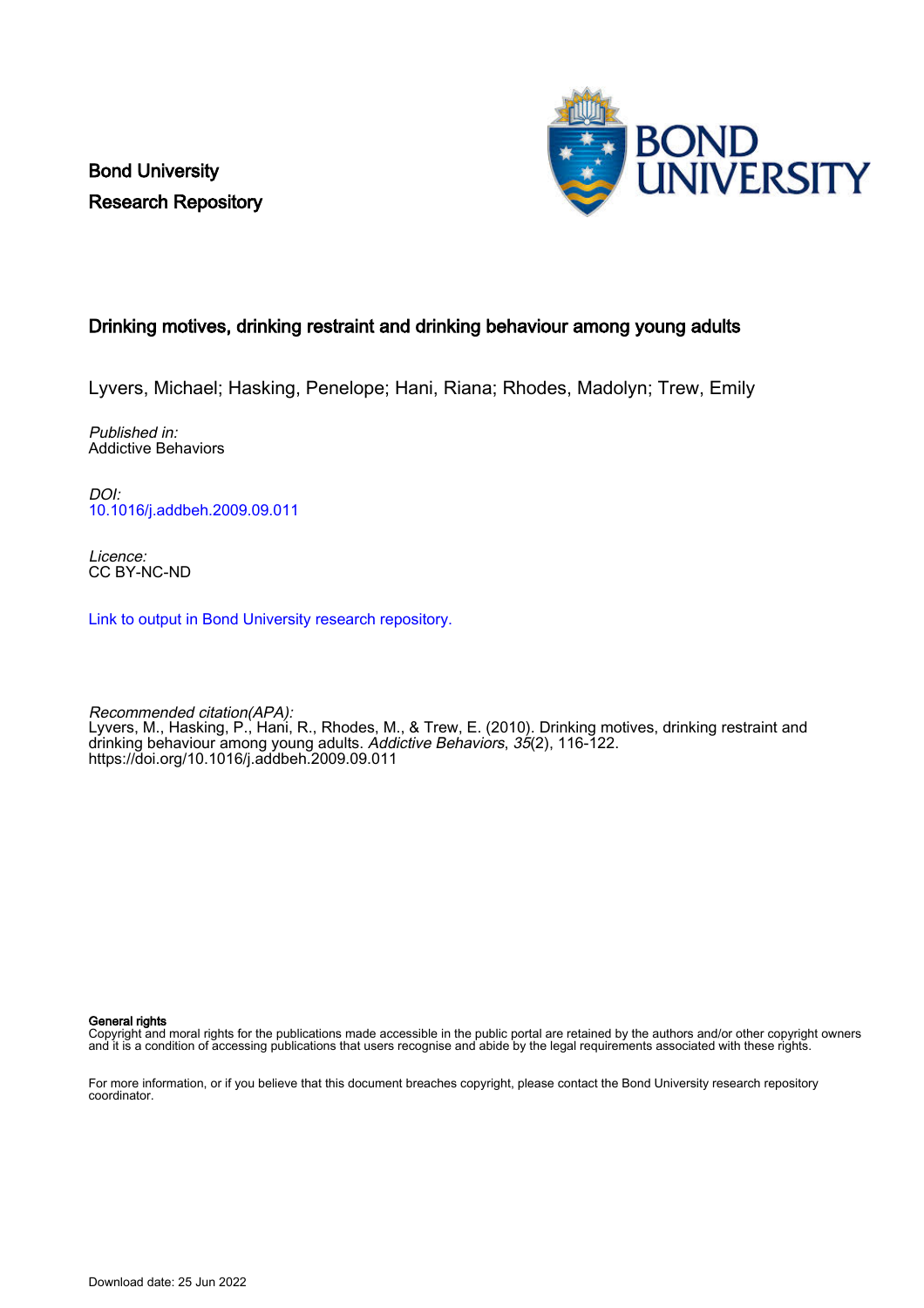Drinking Motives, Drinking Restraint and Drinking Behavior among Young Adults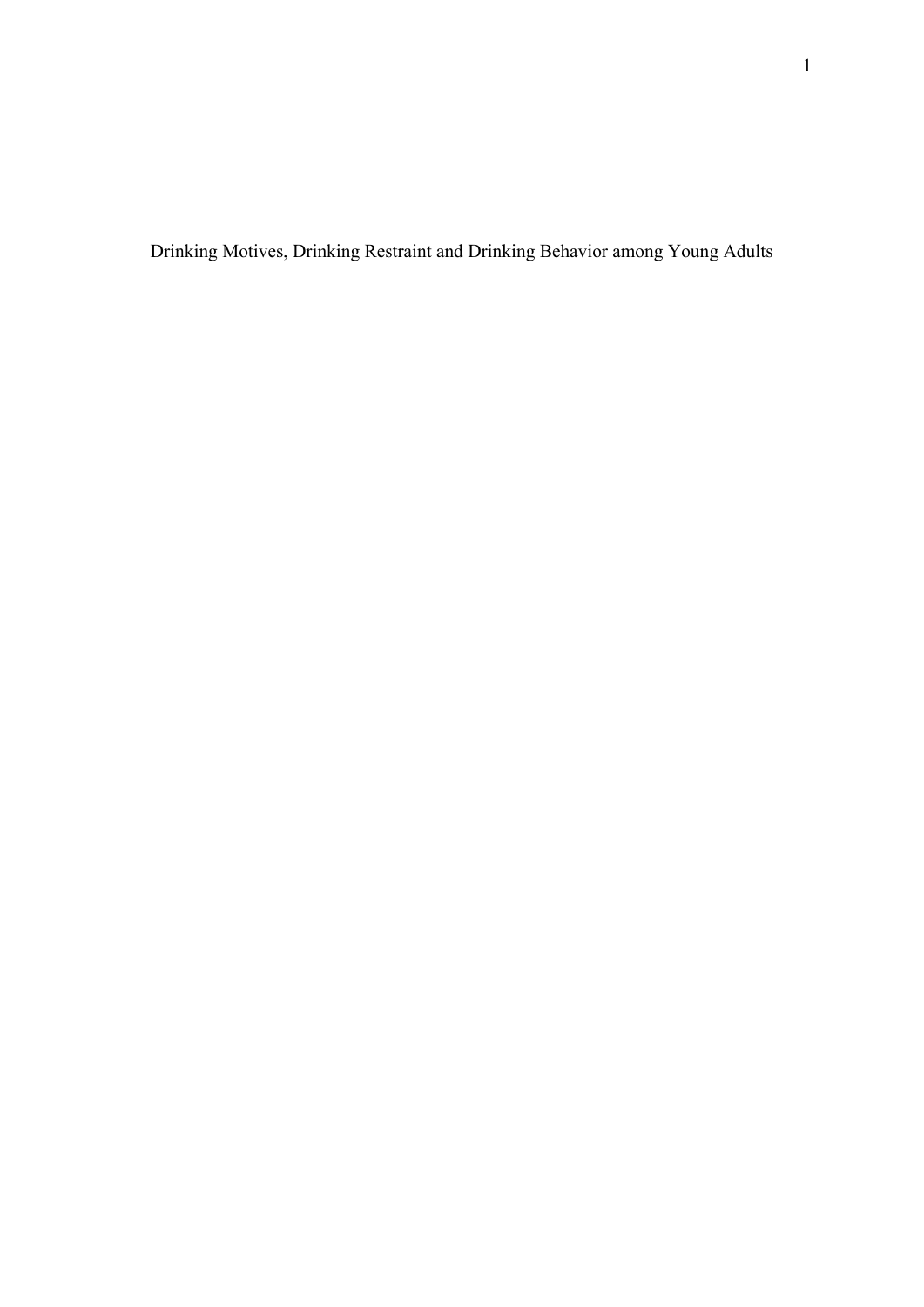#### Abstract

Motives to drink alcohol are widely thought to be the proximal cognitive factors involved in the decision to consume alcohol beverages. However, the ability to restrain drinking may be a more proximal predictor of drinking behavior. The current study examined the relationships between drinking motives, drinking restraint, and both alcohol consumption and alcoholrelated problems in young adults aged 17-34 years. A sample of 221 students and nonstudents completed self-report measures assessing drinking behavior, motives for drinking and drinking restraint. Multiple regression analyses revealed that coping, enhancement and social motives were related to alcohol consumption and alcohol-related problems, while cognitive/emotional preoccupation with drinking was related to all criterion variables. The relationship between coping motives and drinking behavior was mediated by preoccupation with drinking. The results are discussed in light of the roles of drinking motives and drinking restraint in risky drinking among young people. Implications for prevention and early intervention are also discussed.

*Keywords*: drinking motives; drinking restraint; drinking behavior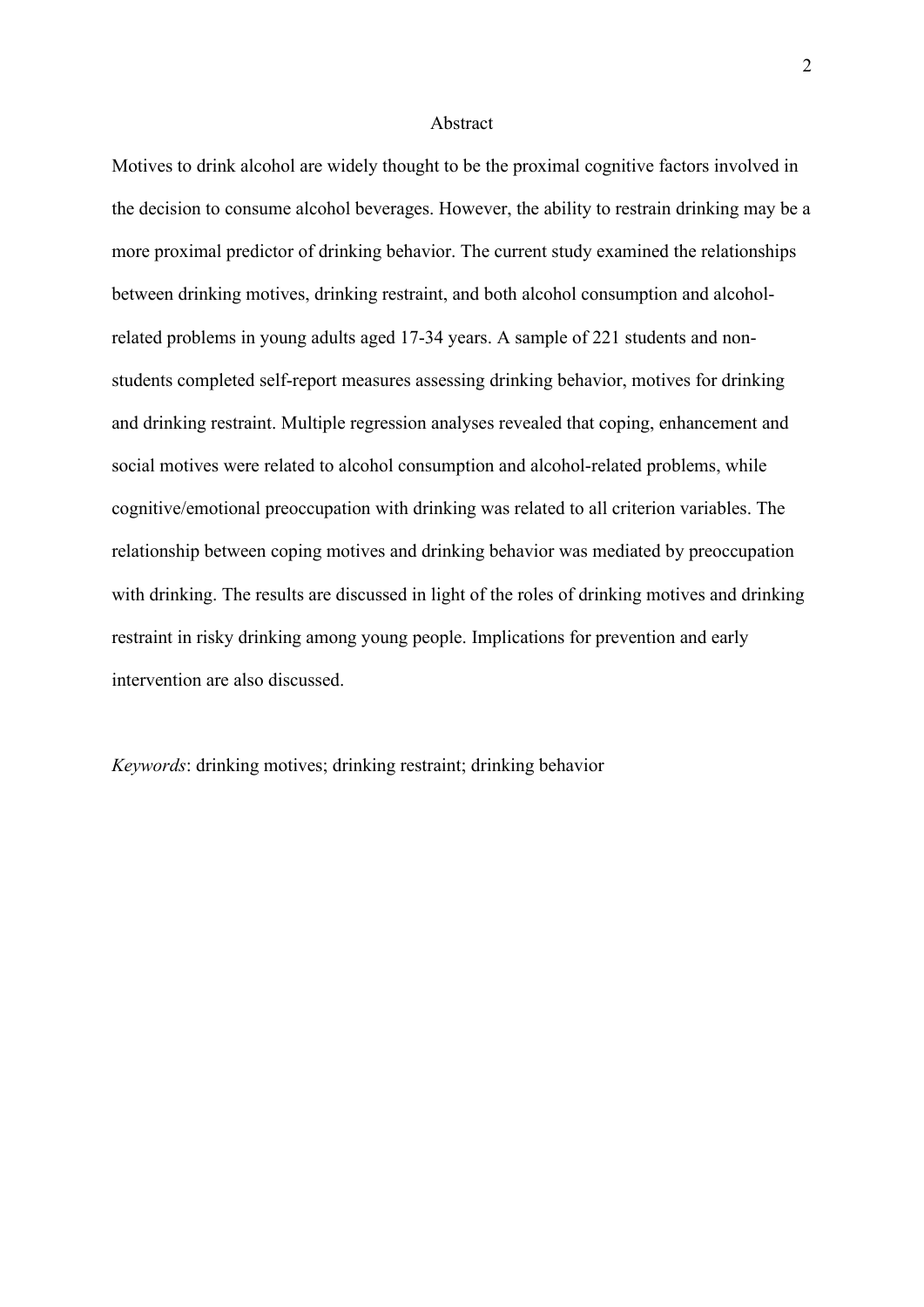Excessive alcohol use among young adults has been associated with adverse outcomes such as fatal and non-fatal injuries, blackouts, suicide attempts, unintended pregnancy, sexually transmitted diseases, academic failure, and violence (Hingson, Heeren, Zakocs, Kopstein, & Wechsler, 2002; Perkins, 2002). In Australia, young people between the ages of 20 and 29 years old maintain the highest level of alcohol consumption and are at highest risk of alcohol-related harm (AIHW, 2008; Kuntsche, Knibbe, Gmel & Engels, 2005). In addition to short term harm, these young people may also be at risk of long term harm such as impaired brain, liver and other organ functioning (Cox, Hosier, Crossley, Kendell & Roberts, 2006). Despite such consequences, a large majority of university students - the majority of whom are in this high risk age bracket - drink alcohol, and over half can be classified as moderate or heavy drinkers (O'Hara, 1990; Wechsler & Isaac, 1992). To effectively control excessive drinking and drinking problems in Australia's younger adult population, it is necessary to understand the factors associated with drinking behavior. By knowing the correlates of alcohol consumption amongst this demographic, we can attempt to intervene with a psychological evidence-based approach. The aim of the current study was to examine the relationships between drinking motives, drinking restraint, alcohol consumption, and alcohol-related problems among young adults including students and non-students.

## *Drinking motives*

According to motivational models of alcohol use, although numerous factors are related to drinking, motivations to drink alcohol constitute the final common pathway to its use, whereby an individual makes the decision to drink based on anticipated positive and/or negative reinforcement (Cooper, 1994; Cooper, Frone, Russell, & Mudar, 1995; Cox & Klinger, 1988). Although people may consume alcohol for varied reasons, four primary motivations identified by Cooper (1994) have been the primary focus of empirical investigation.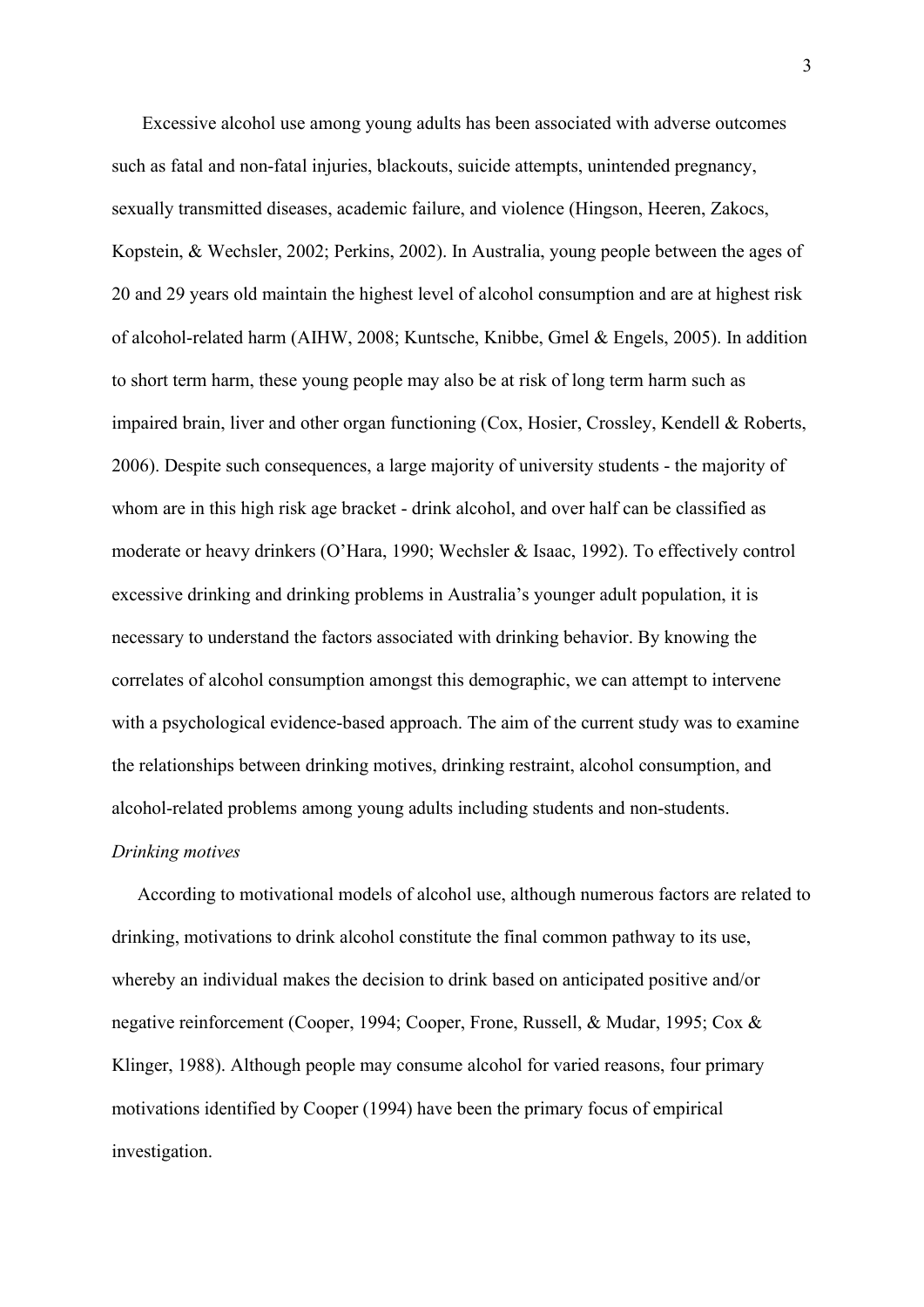Social motives to drink alcohol represent anticipated positive reinforcement in the form of social rewards (Cooper, 1994; Cooper, Russell, Skinner & Windle, 1992; Cox, et al., 2006; MacLean & Lecci, 2000; Stewart, Zeitlin & Somoluk, 1996). Not surprisingly, social motives are commonly endorsed by drinkers in a social setting. Social motives tend not to be significantly related to heavy drinking or alcohol problems, but rather are often associated with light, infrequent and non-problematic alcohol use (Cooper, 1994; Read, Wood, Kahler, Maddock, & Palfai, 2003). Likewise conformity motives, or drinking to avoid social disapproval, are often reported by adolescents and young adults, and are likely to weaken with maturity (Cooper, 1994).

Conversely, drinking as a result of enhancement or coping motives has often been associated with heavy alcohol use and alcohol-related problems (Cooper, 1994; Grant, Stewart, O' Connor, Blackwell & Conrad, 2007; McNally, Palfai, Levine & Moore, 2003). Coping motives represent anticipated negative reinforcement by regulation or elimination of negative emotions. In previous studies, coping motives have been related to heavy problematic drinking (Cooper et al., 1992; MacLean & Lecci, 2000; McNally et al., 2003; Stewart et al., 1996) and have been both indirectly (thorough the level of alcohol consumed) and directly (independent of the level of alcohol consumed) related to alcohol problems (Cooper, 1994). Enhancement motives represent anticipated positive reinforcement in the form of enhanced positive mood or well-being. Drinking for enhancement has previously predicted heavy alcohol use, especially in situations that encourage heavy drinking (Cooper, 1994).

While these relationships are relatively consistent in the research literature, mixed results have also been reported. In 1999, Bradizza, Reifman and Barnes reported that social motives were more strongly related to alcohol misuse than coping motives in a sample of adolescents. More recently, coping motives were not observed to predict alcohol consumption among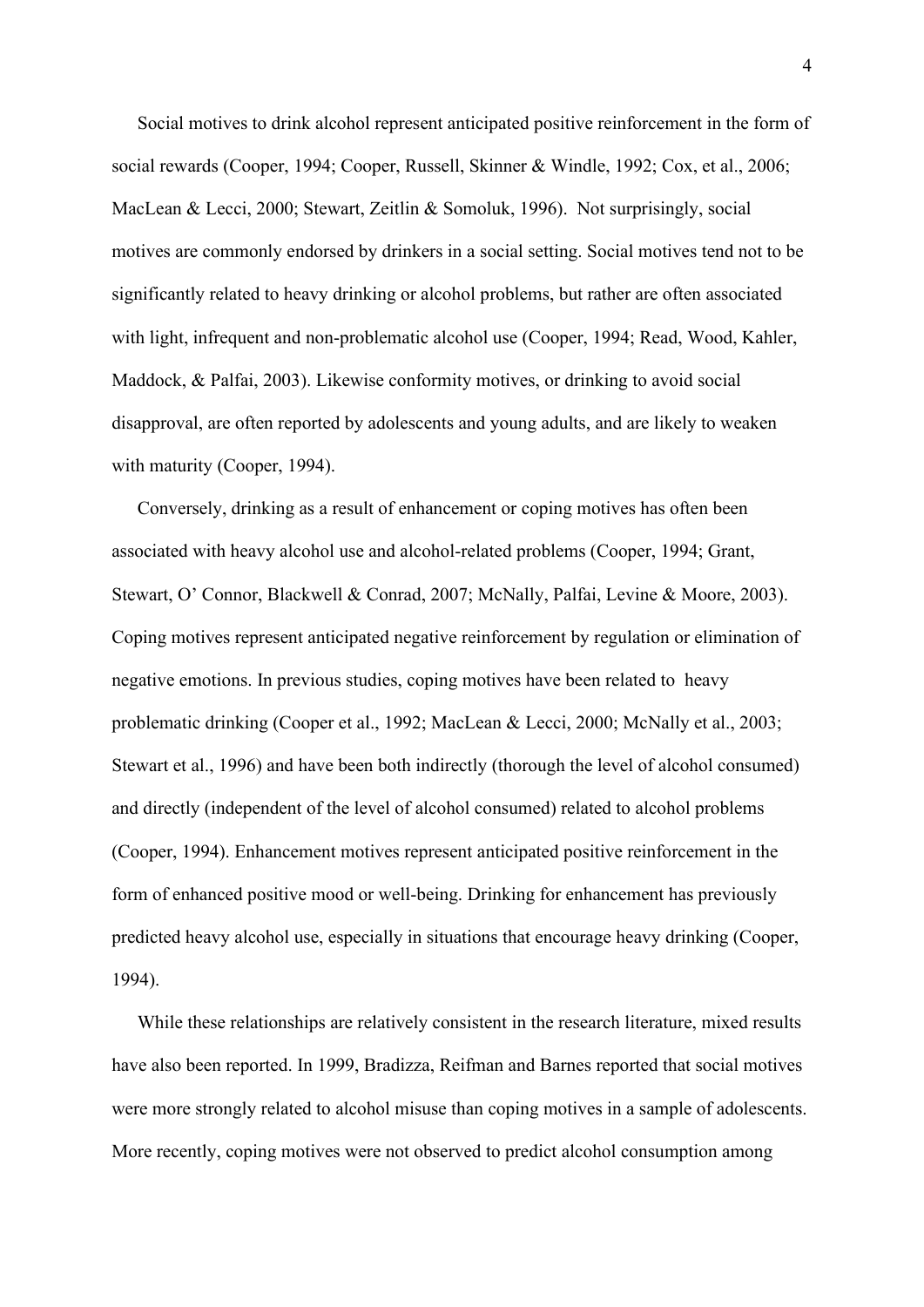university students, but predicted alcohol-related problems in cross-sectional analyses (Read et al., 2003). One explanation for these discrepant findings is that additional variables are related to both drinking motives and drinking behavior. Specifically, although motives are generally thought to be proximal predictors of drinking behavior, in some situations a person may be motivated to drink but resist consuming alcohol. Conversely, an individual may not express a conscious motivation to drink, but struggles in their ability to resist drinking. Thus, although motives are clearly related to drinking behavior, drinking restraint may be a more proximal predictor of alcohol consumption.

#### *Drinking restraint*

The inability to restrain drinking has been studied extensively with clinical and nonclinical samples, university students and adult populations (Bensley, Kuna & Steele, 1990; Connor, Gudgeon, Young, & Saunders, 2004; Connors, Collins, Dermen & Koutsky, 1998; Cox, Gutzler, Denzler, Melfsen, Florin & Klinger, 2001; MacKillop, Lisman & Weinstein, 2006; Muraven, Collins & Nienhaus, 2002; Stewart & Chambers, 2000). Drinking restraint has been linked to binge drinking, episodic excessive drinking (Collins, George & Lapp, 1989), and alcohol dependence (MacKillop et al., 2006). However, multiple factors determine whether an individual is able to restrain drinking.

In 1989 Collins et al. defined five dimensions of drinking restraint, which differentially predict level of alcohol risk. These dimensions include difficulty controlling intake, negative affect as a reason for drinking, thoughts about drinking, attempts to limit drinking, and plans to reduce drinking or worry about controlling drinking. From these five factors, the Temptation and Restraint Inventory (TRI) was developed assessing two aspects of restraint that represent competing tendencies and thus, different antecedents and consequences of drinking alcohol (Collins et al., 1989).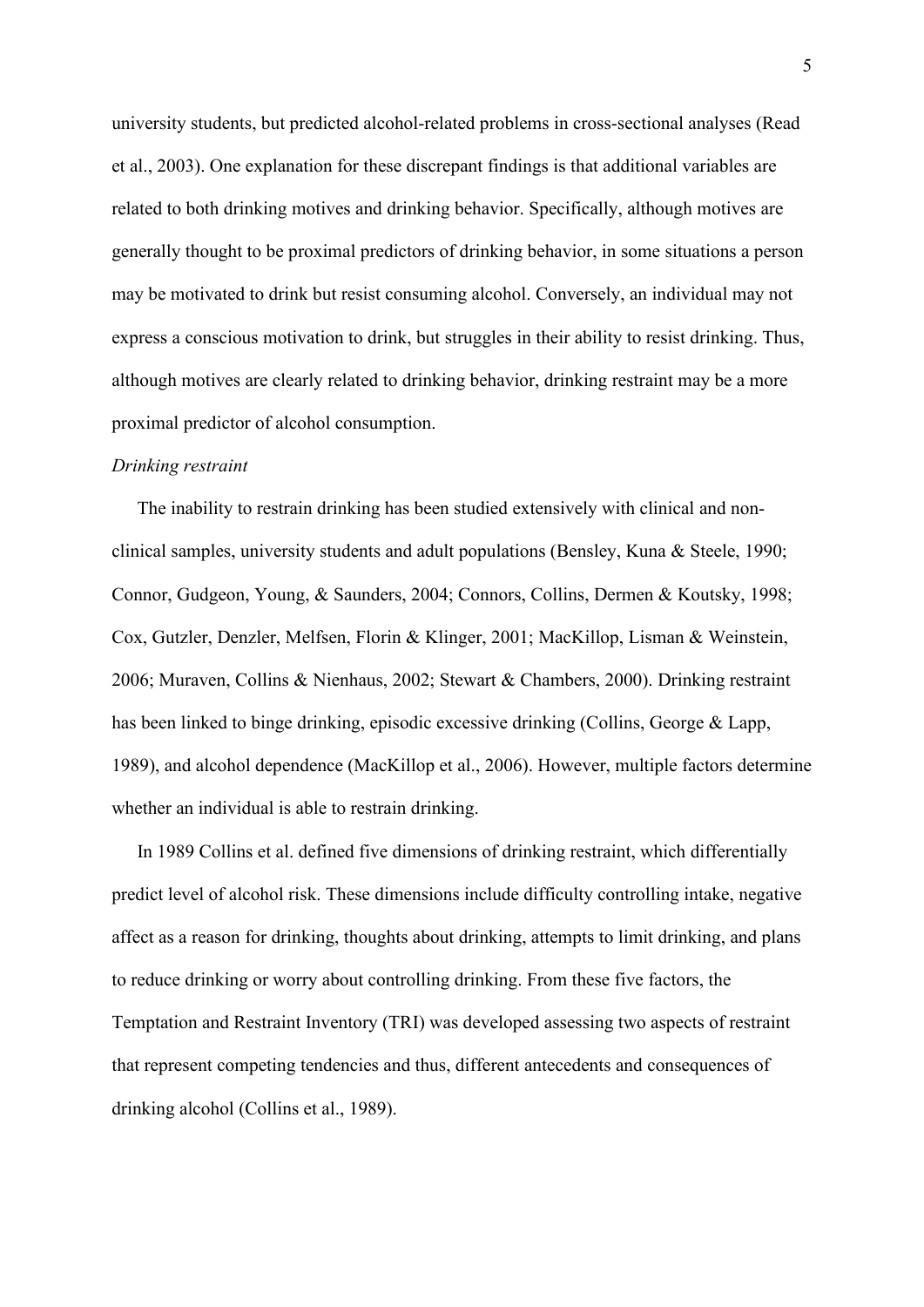The first factor, Cognitive and Emotional Preoccupation (CEP), has been strongly linked to an increased intake of alcohol and predicts high risk of alcohol problems and alcohol dependence (MacKillop et al., 2006). The second factor, Cognitive and Behavioral Control (CBC), represents attempts to control alcohol use (MacKillop et al., 2006). High CEP scores are thought to be related to increased drinking, whereas high CBC scores are thought to relate to less drinking, relationships which have consistently been observed in non-clinical samples (Collins, Koutsky, Morsheimer, & MacLean, 2001; Collins & Lapp, 1992; Stewart & Chambers, 2000; Williams & Ricciardelli, 1999). However CBC has been related to increased consumption, but not alcohol-related problems, in high risk and dependent drinkers (Connor et al., 2004; MacKillop et al., 2006). Consequently, drinking restraint is believed to have greater utility in understanding drinking behavior and alcohol-related problems in nondependent drinkers (Connor et al., 2004).

## *The relationship between drinking motives and restraint*

Although related, drinking motives and drinking restraint represent two distinct cognitive pathways to drinking. Consistent with the notion that restraint is a more proximal predictor of drinking behavior, Stewart and Chambers (2000) proposed that drinking motives would predict alcohol consumption and risk of alcohol-related problems through their relationship with drinking restraint. As those who drink primarily for enhancement motives are generally at less risk of alcohol-related problems than those who drink for coping motives, Stewart and Chambers (2000) hypothesised that those with coping and enhancement motives would be highly preoccupied with thoughts about drinking, but those with coping motives would have less control over their drinking behavior than those with enhancement motives. Thus they proposed that coping and enhancement motives would predict higher CEP scores whereas enhancement but not coping motives would predict higher CBC scores. Results of their study of 97 university students supported the proposition that both coping and enhancement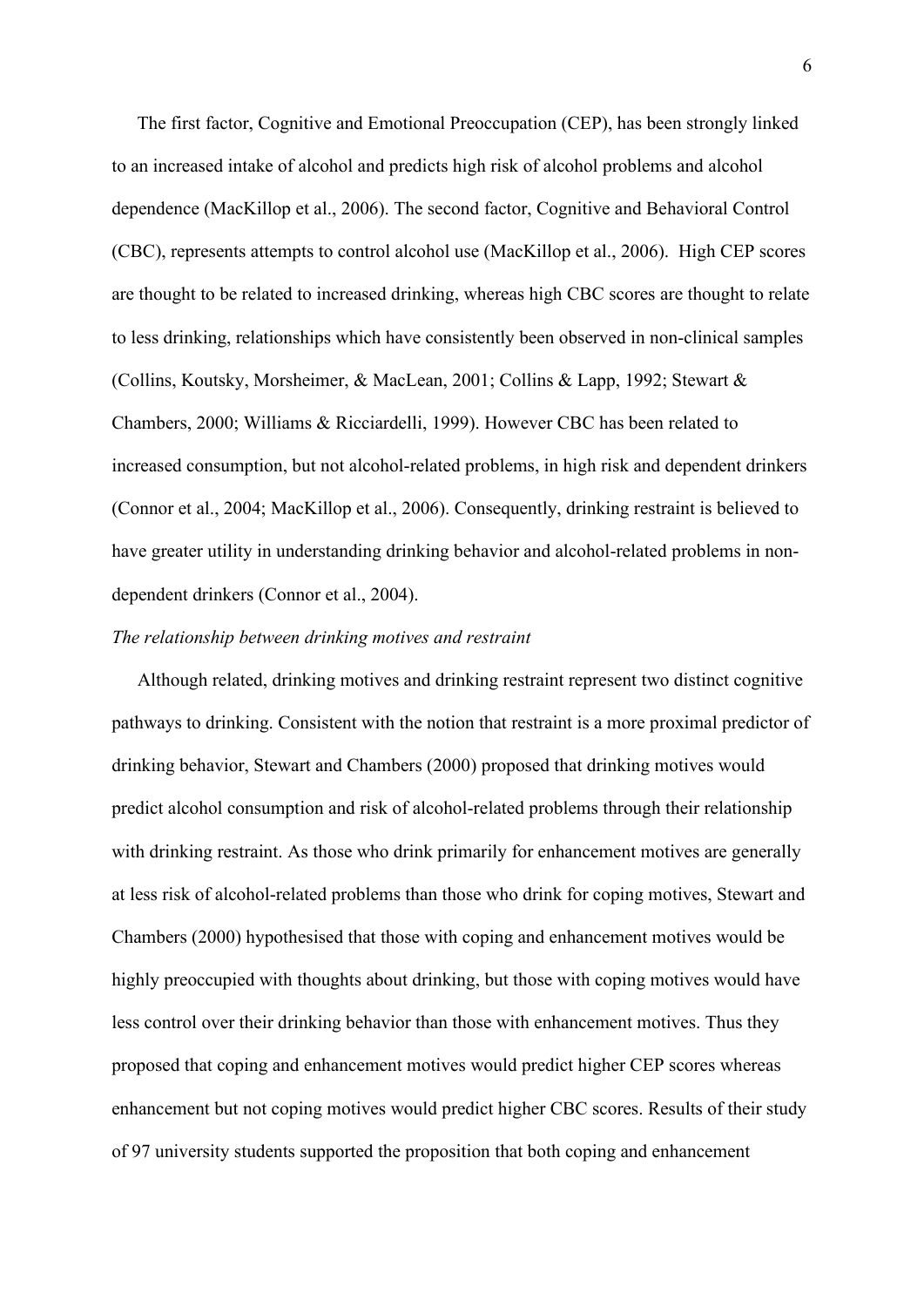motives predicted higher CEP scores. However, enhancement motives failed to predict CBC scores, while coping motives were positively related to CBC scores. Further, social motives were not related to either restraint factor. Stewart and Chambers (2000) explained this counter-intuitive finding by suggesting that those reporting coping motives were more concerned with limiting their drinking, and may thus be at reduced risk of alcohol problems relative to those reporting enhancement motives.

In partial support for this premise, Martens, Ferrier, and Cimini (2007) reported that the relationships between social and enhancement drinking motives and both alcohol use and alcohol-related problems were partially mediated by protective behavioral strategies used to limit alcohol use in a sample of undergraduate students. Individuals with stronger motives reported fewer protective behavioral strategies, which in turn predicted greater alcohol use and more alcohol-related problems.

### *The current study*

The current study aimed to replicate and extend the work of Stewart and Chambers (2000) by examining the relationships between all four coping motives, drinking restraint and drinking behavior. Further, given previous literature cited above which suggests motives and restraint may be differentially related to alcohol consumption and alcohol-related problems, we aimed to examine both outcome variables. Finally, given the previous over-reliance on university populations, we aimed to expand our recruitment beyond university students in order to extend the external validity of the findings.

Based on previous work cited above, we hypothesised that coping and enhancement motives would be more strongly related to drinking behavior than social and conformity motives. Secondly we hypothesised that drinking restraint would be related to alcohol consumption and alcohol-related problems. Specifically, we proposed that CEP would be positively related to drinking behavior, whereas CBC would be negatively related to drinking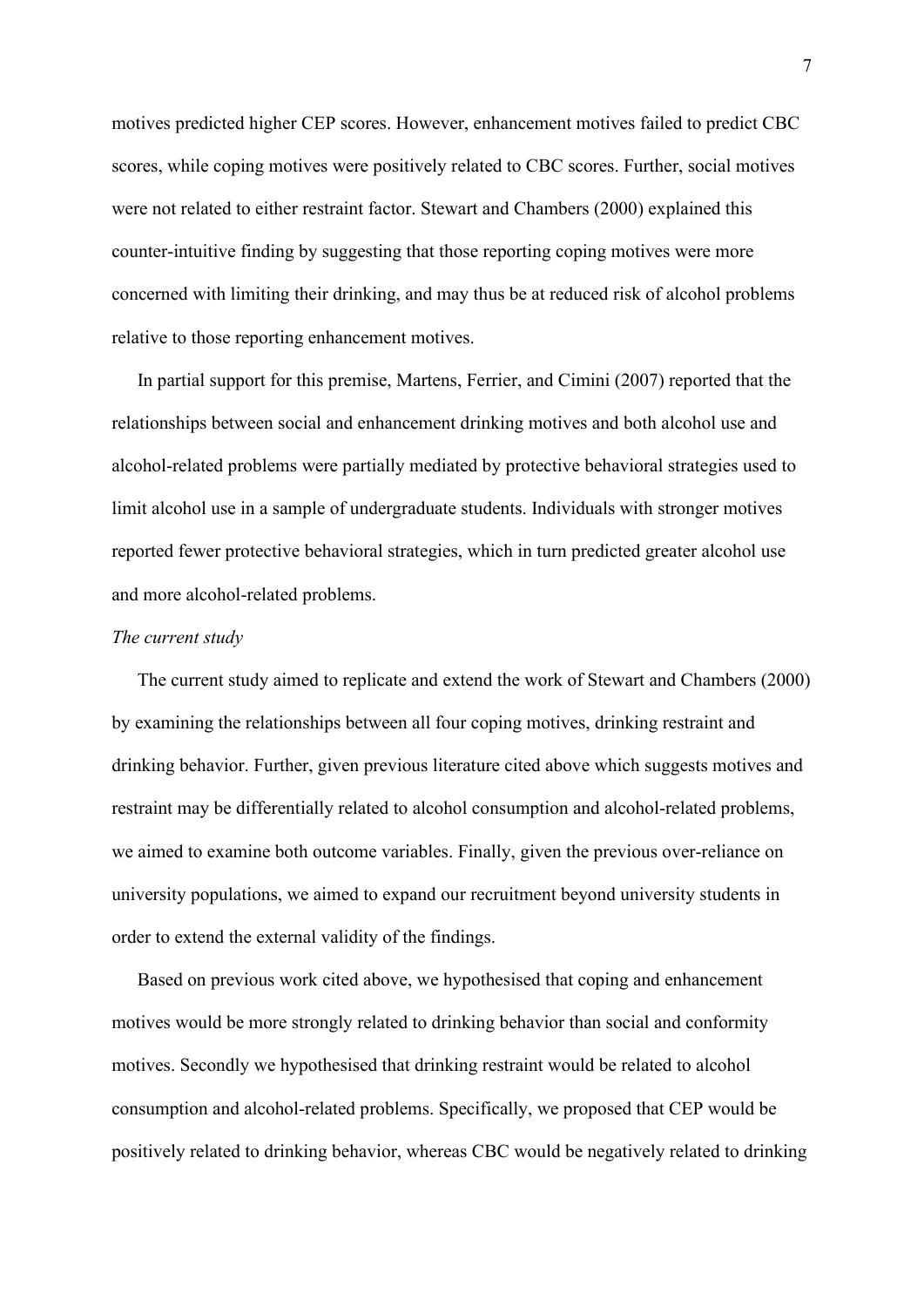and alcohol-related problems. Finally, we proposed that the relationship between drinking motives and drinking behavior would be mediated by drinking restraint. Based on the previous findings of Stewart and Chambers (2000) and Martens et al. (2007), we expected the relationship between social, enhancement and coping motives and drinking behavior to be mediated by CBC, such that stronger motives predict higher CBC scores which in turn are related to lowered drinking. Further we anticipated that both coping and enhancement motives would be related to CEP scores which would in turn be related to greater alcohol consumption and more alcohol-related problems.

## Method

### *Participants*

The sample consisted of 221 young adults from the Gold Coast region of Australia. Of these, 122 were recruited from universities and 99 were recruited from the broader community. Of those recruited from the community, 13 were currently studying, providing a final sample of 135 students and 86 non-students. Of the total sample, there were 99 females, 89 males and 33 who did not report gender. Ages ranged between 17-34 years with a mean age of 22.01 years ( $sd = 3.40$ ). The majority of the sample was currently in either part-time or full-time employment (65.3% of student sample; 86.9% of community sample). Of the overall sample, 97.7% consumed alcohol, with 96.4% of the sample reporting that they consumed their first drink while underage (18 years in Australia). Of the sample 76.9% said they consumed their first alcoholic drink under the age of 16, and 25.8% reported consuming their first drink before the age of 13.

### *Measures*

*Drinking Motives Questionnaire-Revised (DMQ-R).* The DMQ-R has 20 self-report items designed to determine the motives behind drinking behaviour (Cooper, 1994). Constructed in line with the motivational model of alcohol use, the DMQ-R was validated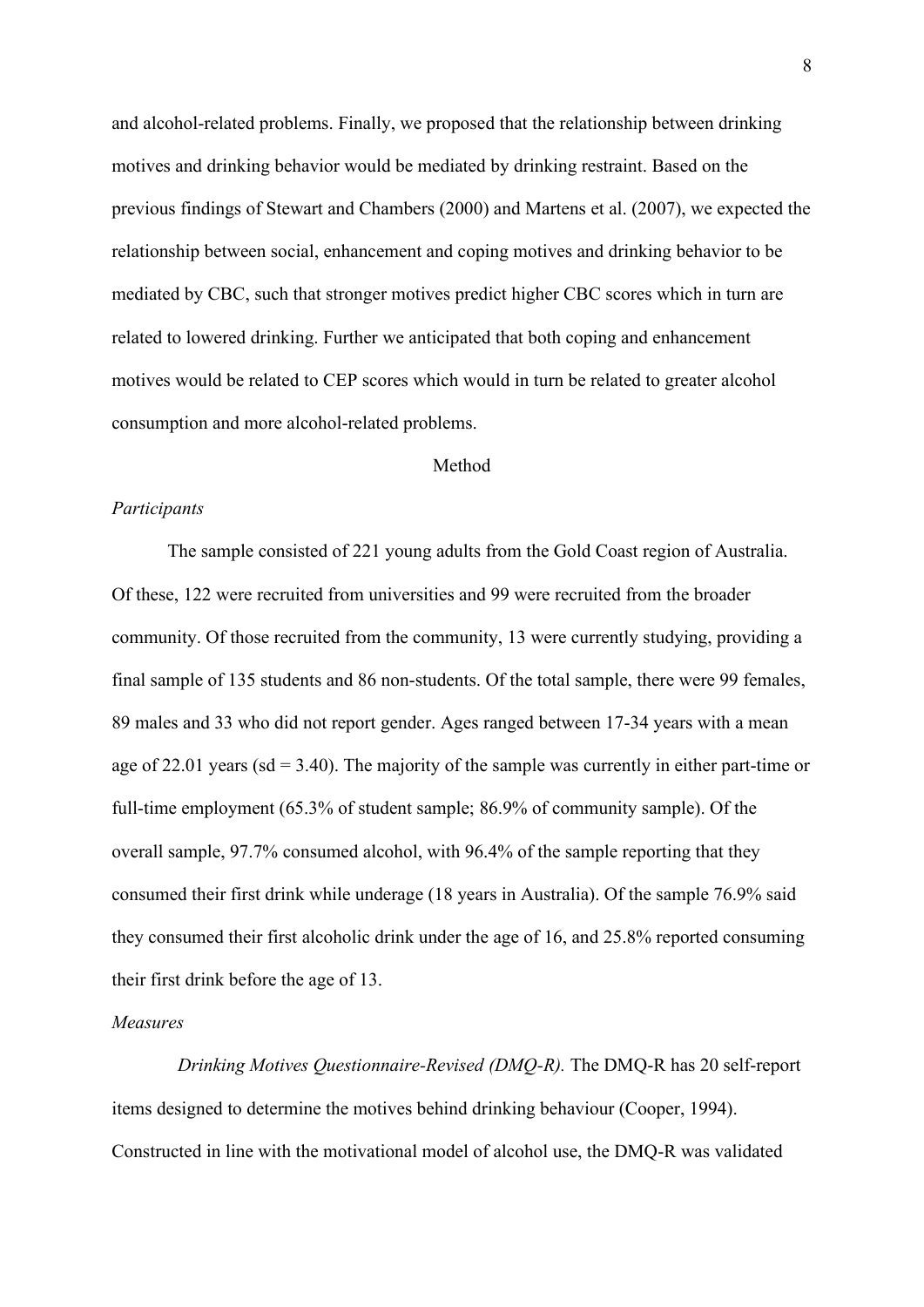through confirmatory factor analysis and normed on adolescents 13 to 19 years old (Kuntsche et al., 2005). The DMQ-R measures four motives: social (e.g., 'how often do you drink to celebrate a special occasion with friends?'), conformity (e.g., 'how often do you drink to be liked?'), enhancement (e.g., 'how often do you drink because you like the feeling?'), and coping (e.g., 'how often do you drink to forget your worries?'). Each factor is represented by five items, to which respondents rate the relative frequency at which they consume alcohol for that reason on a 5-point Likert scale (1 = *almost never/never*, 5 = *almost always/always*). High factor scores reflect higher factor endorsement independent of alcohol consumption frequency (Stewart et al., 2002). In the present study conformity motives were not assessed as these were found to be unrelated to drinking in a previous study of young adults (Lyvers et al., 2010).

*The Drinking Motives Questionnaire (DMQ).* Drinking Motives were measured using the DMQ, a 20-item scale that was developed by Cooper (1994) and defined by four factors: Social, Coping, Enhancement and Conformity motives for drinking alcohol. Social motives reflect drinking to enhance positive social rewards (e.g., "Because it helps you enjoy a party"); Coping motives reflect drinking to reduce or regulate negative emotions (e.g., "Because it helps you when you feel depressed or nervous"); Enhancement motives reflect drinking for enhancing positive mood or well-being (e.g., "Because it gives you a pleasant feeling"); and Conformity motives reflect drinking to avoid social censure or rejection (e.g., "So that others won't kid you about not drinking") (Cooper, 1994). All items were measured on a 5-point Likert scale (1 = almost never/never;  $5 =$  almost always/always), with higher scores indicating stronger motives. Internal consistency of the scale has been established with a mean reliability coefficient of 0.87 within a range of 0.81-0.92 (MacLean & Lecci, 2000). Test-retest reliability was also established and found to be invariant across gender, race and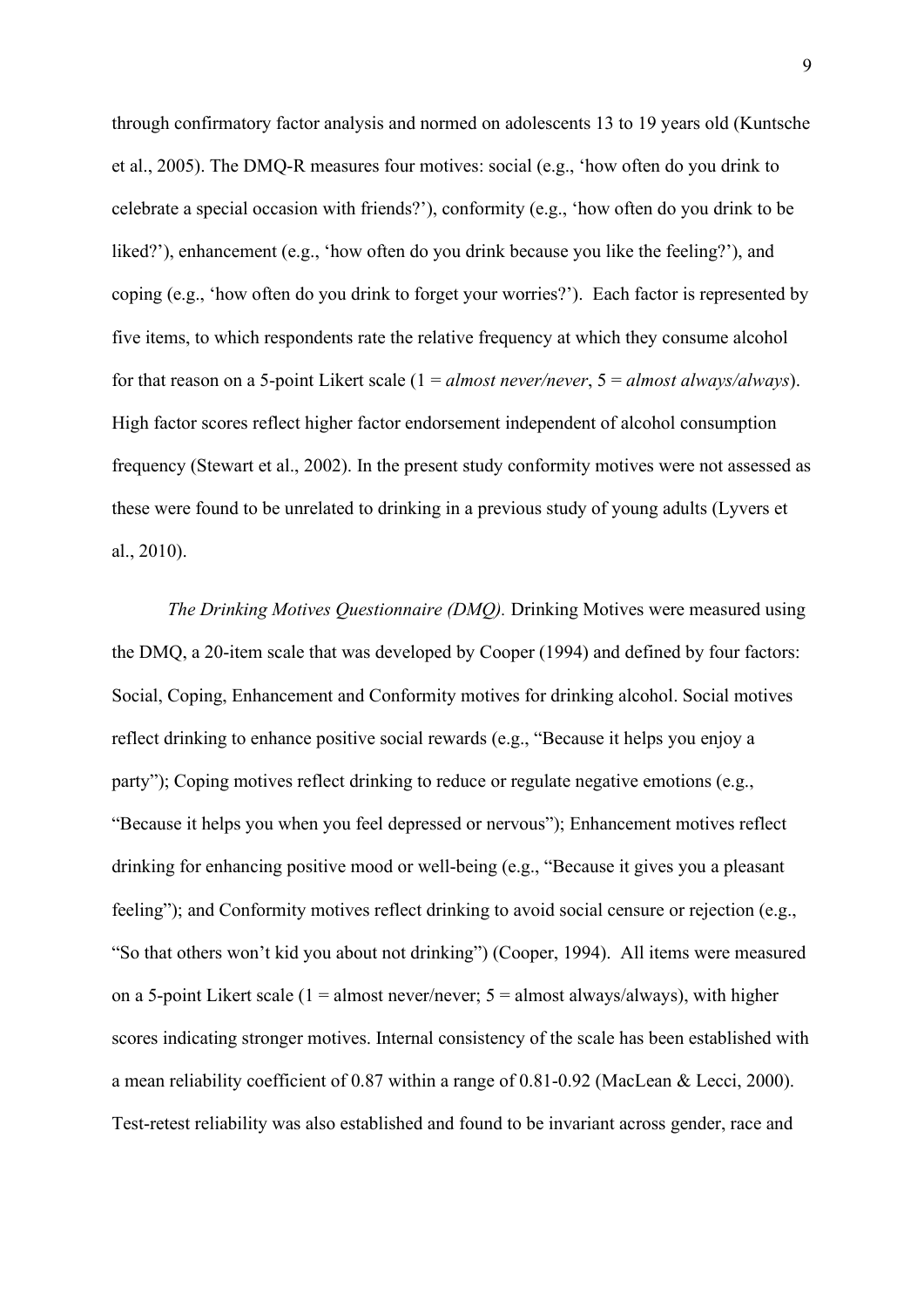age (Cooper et al., 1992; Cooper, 2004), while reliability of the factor structure has been confirmed (Grant et al., 2007; MacLean & Lecci, 2000).

*The Temptation and Restraint Inventory (TRI).* Drinking Restraint was measured using the TRI (Collins & Lapp, 1992), a 15-item self-report instrument measuring cognitive, emotional and behavioral traits related to restraint and control over drinking. Collins and Lapp (1992) developed this scale to measure drinking restraint as "the preoccupation of controlling alcohol consumption." Individuals indicated how often they think about or try to control their drinking, rating statements on a 9-point scale  $(1 = never/not at all to 9 = 1)$ *always/extremely*). The items summate to produce to two subscales: Cognitive and Emotional Preoccupation (CEP), which reflects the temptation to drink, and Cognitive and Behavioral Control (CBC), which measures the control/restriction of alcohol intake (Collins & Lapp, 1992). Reliability (alphas .76 to .91), construct validity and predictive validity have been established in adolescent, university, clinical and non-clinical adult samples (Collins & Lapp, 1992; MacKillop et al., 2006).

*Alcohol Use Disorders Identification Test (AUDIT).* The AUDIT (Babor & Higgins-Biddle, 2001) is a 10-item scale designed to identify alcohol risk and potential problems associated with drinking. In addition to a single AUDIT score reflecting alcohol-risk, the AUDIT can also be scored to reflect three different indices of drinking behavior: alcohol consumption, alcohol-related problems, and alcohol-dependence. For the purposes of this study, both the total AUDIT score and the three subscales were utilised. The AUDIT has demonstrated a high degree of internal consistency yielding a comparable median reliability coefficient of 0.83, with a range of 0.75 to 0.97 (Reinert & Allen, 2007). The AUDIT has also shown adequate test-retest reliability with non-clinical as well as alcohol-dependent samples (Reinert & Allen, 2007). Criterion validity has also been established in the English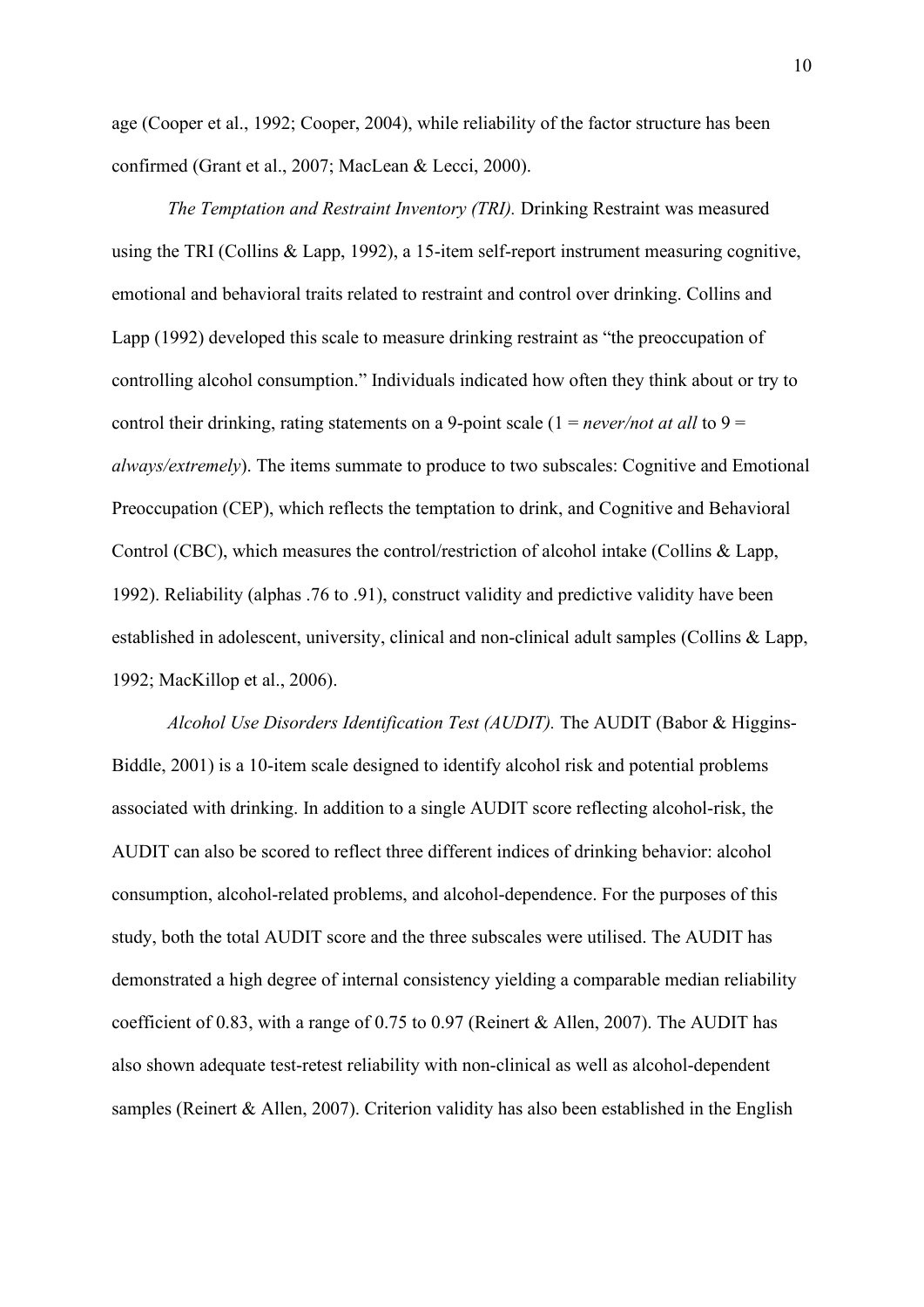language version of the AUDIT and it has consistently proven to be an adequate alcohol screen in various settings (Reinert & Allen, 2007).

### *Procedure*

After gaining ethical approval, participants were approached either on campus (at cafes, library and outside areas) or in a major shopping mall known to be popular with young adults. The researchers approached prospective participants who appeared to be young adults within the desired age range of 18-30 years, however the actual age range of the sample was slightly broader than this range (i.e., 17-34 years). All participants indicated that they could speak, read and write English fluently. Participants were invited to participate in the study after the aims and study requirements were explained. Those who agreed to participate were provided with an anonymous survey package, which took approximately 15 minutes to compete. In exchange for their participation, all participants were offered an entry form for the chance to win a \$50 Gift Card.

#### Results

Prior to conducting regression analyses, multivariate analysis of variance was conducted to examine whether participant samples differed on the variables under investigation. No differences were observed between the student and non-student samples on any measures (all p > .05). Consequently the samples were combined for the main analyses. A score of 8 or above on the total AUDIT is generally considered indicative of risky drinking (Roche & Watt, 1999). A score above 7 on the consumption scale, above 4 on the dependence scale, and any positive response on the alcohol-related problems scale is indicative of risky drinking (Babor & Higgins-Biddle, 2001). Consistent with previous studies (O'Hara, 1990; Wechsler & Isaac, 1992), approximately 50% of this sample reported risky alcohol consumption (see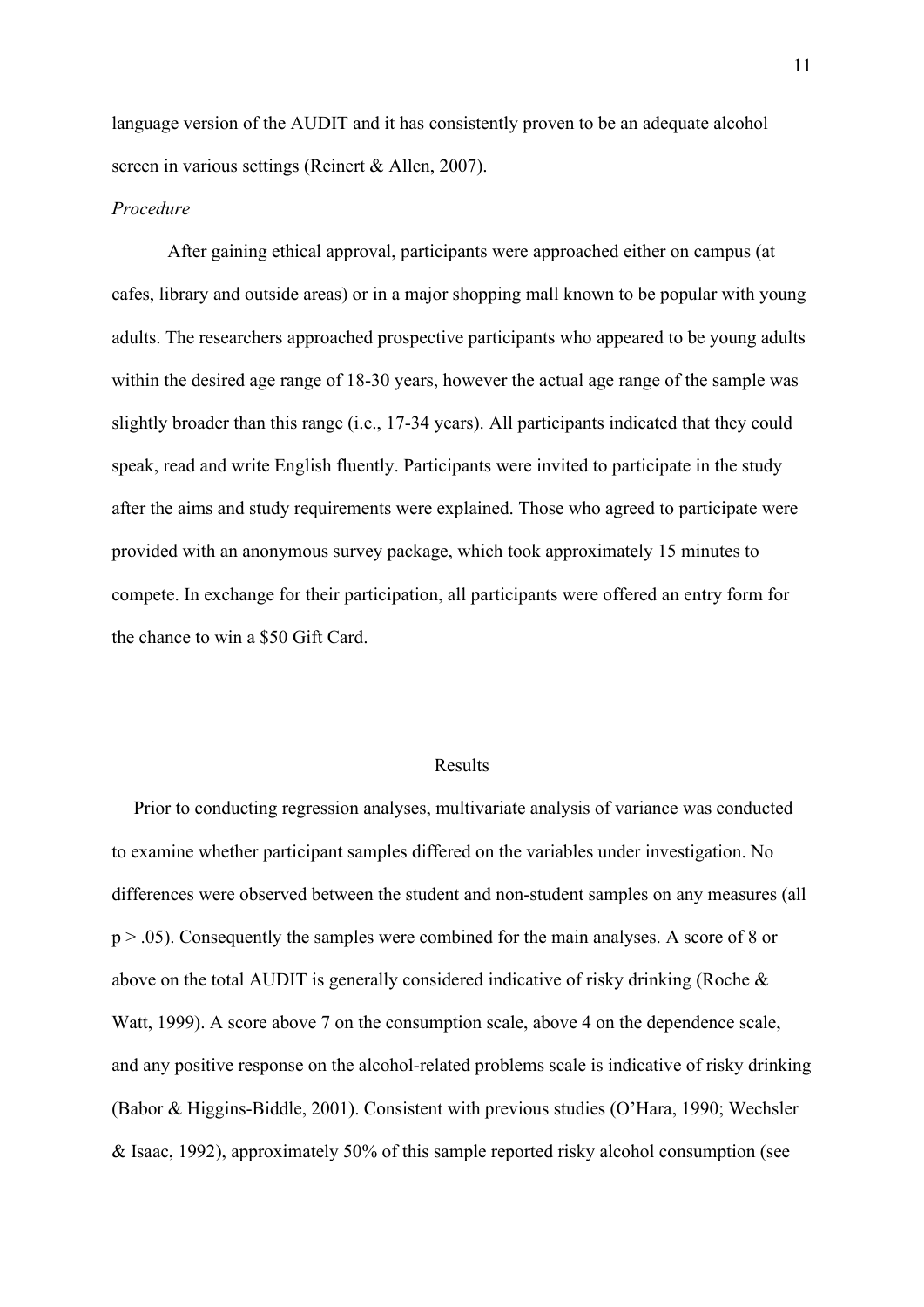Table 1). Approximately one-quarter of the sample appeared to be at risk of alcoholdependence, while more than three-quarters of the sample reported alcohol-related problems. Correlations between all variables can be seen in Table 2. The majority of variables were positively related to each other, including CBC and the drinking measures.

In order to examine whether CEP and CBC mediate the relationship between drinking motives and total AUDIT score, a single hierarchical regression was performed. Gender and age were statistically controlled by entering them in the first step of the regression equation. The unique effects of drinking motives were examined in the second step, while CEP and CBC were entered in the final step of the regression. As seen in Table 3, men had higher AUDIT scores than women. Drinking motives significantly added to the prediction of AUDIT scores at Step 2. Specifically, coping motives, social motives and enhancement motives were all positively related to AUDIT. At Step 3, only CEP added unique variance to the regression equation. Further, although social and enhancement motives remained significant in the final step, coping motives were no longer related to AUDIT,  $\beta = .03$ . A Sobel test (Baron & Kenny, 1986) confirmed that the relationship between coping motives and AUDIT was mediated by CEP,  $Z = 4.90$ ,  $p = .000$  (see Figure 1).

To further examine the nature of the relationships between drinking motives, CEP, CBC and drinking behavior as assessed by the AUDIT, three additional regression analyses were conducted, one for each subscale of the AUDIT (alcohol consumption, alcohol-related problems, alcohol dependence). As seen in Table 4, differential relationships were observed according to the criterion variable. Men reported greater alcohol consumption and alcohol dependence, but not alcohol-related problems, than women. Enhancement motives were positively related to all three subscales of the AUDIT. Coping motives were positively related to alcohol dependence and alcohol related problems, but not consumption. Social motives were related to consumption and alcohol-related problems, but not dependence. Conformity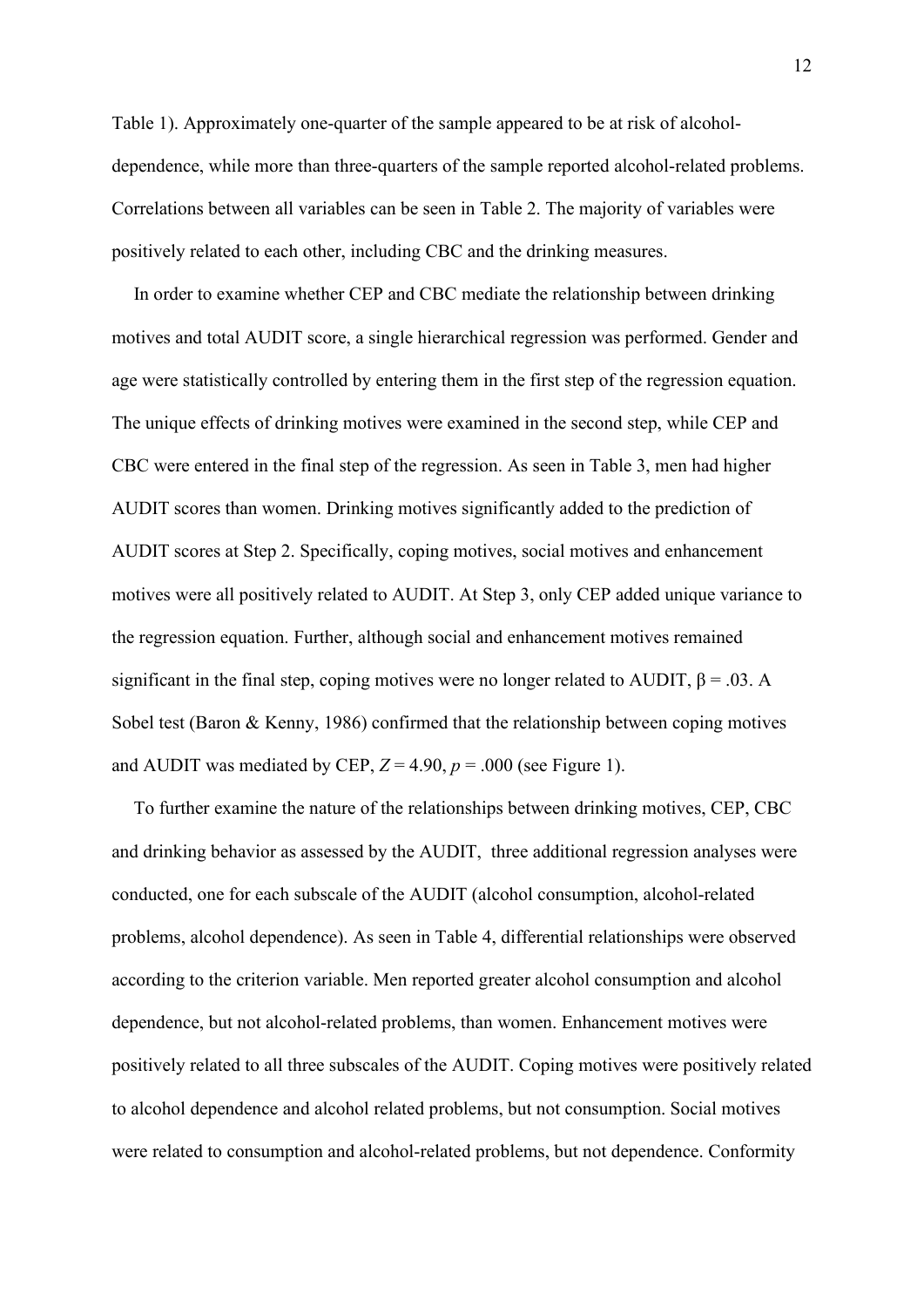motives were negatively related to consumption, but not related to either of the other AUDIT subscales. Although CEP was uniquely related to all three criterion variables, CBC was related only to alcohol-related problems, with greater CBC scores related to more alcoholrelated problems.

When predicting alcohol dependence, only enhancement motives remained significant at Step 3. However, although no significant relationship between coping motives and dependence was evident at this step,  $\beta = -0.03$ , a Sobel test failed to determine that this relationship was mediated by CEP,  $Z = .42$ ,  $p = .68$ . Similarly, enhancement and coping motives no longer significantly predicted alcohol-related problems when CEP and CBC were entered into the equation, however Sobel tests failed to confirm that the relationships between drinking motives and alcohol-related problems were mediated by either CEP or CBC, all p > .05. Finally, social, conformity and enhancement motives were still significantly related to alcohol consumption when CEP and CBC were entered into the regression equation (see Table 4).

## Discussion

Motives to drink alcohol are widely thought to be the proximal cognitive factors involved in the decision to drink (Cooper, 1994; Cooper, et al., 1995; Cox & Klinger, 1988). However it has also been argued that the ability to restrain drinking may be a more proximal predictor of this behavior (Stewart & Chambers, 2000). The current study aimed to examine the relationship between drinking motives, drinking restraint, and both alcohol consumption and alcohol-related problems among a sample of young adults, and determine whether the relationships between drinking motives and drinking behavior were mediated by drinking restraint.

Supporting our hypotheses, coping and enhancement motives were strongly related to both alcohol consumption and alcohol-related problems, while conformity motives were generally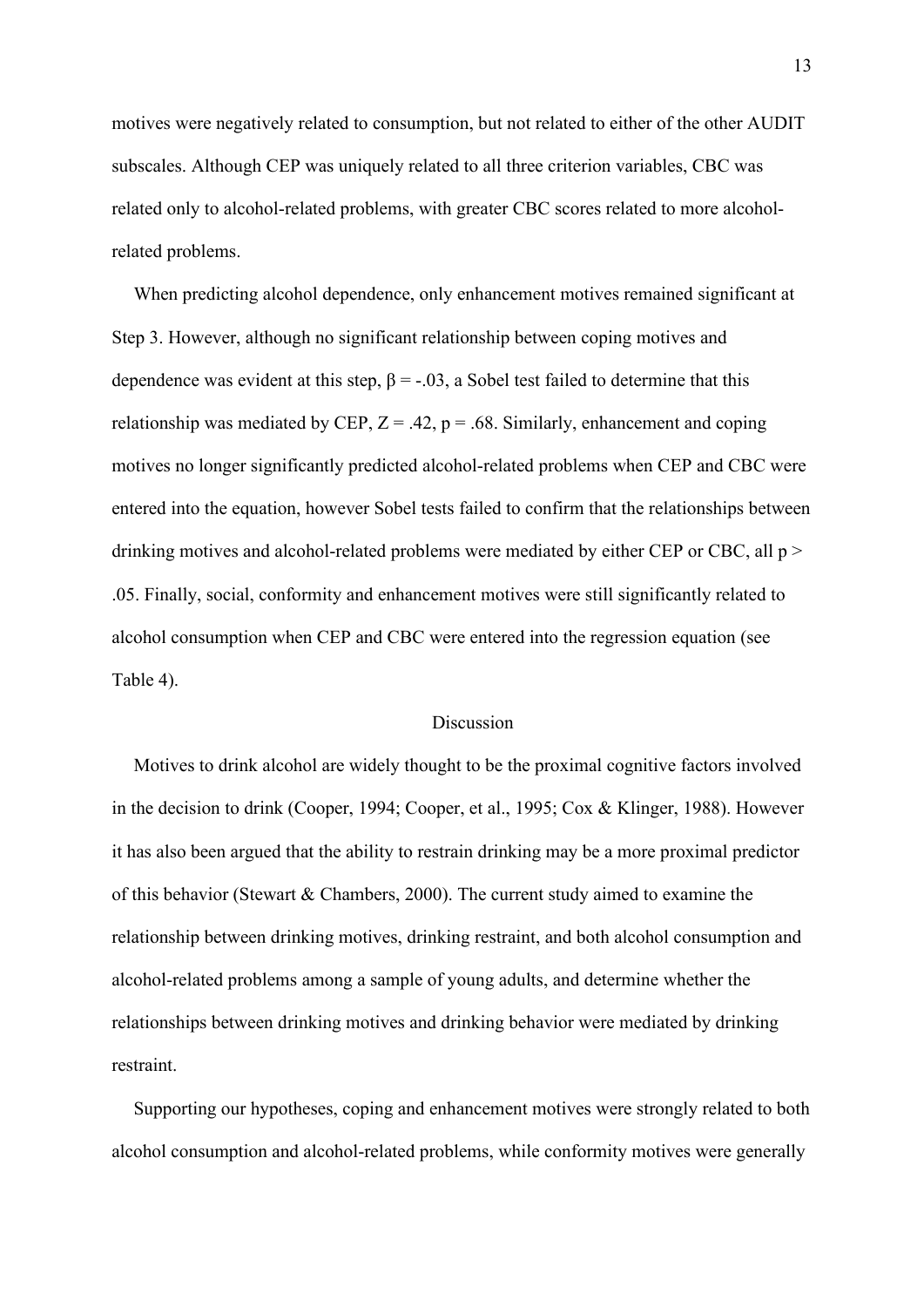unrelated. Surprisingly, social motives were also significant predictors of alcohol consumption and alcohol problems. While the salience of coping and enhancement motives in predicting drinking is widely acknowledged (Cooper, 1994; Grant, et al., 2007; MacLean & Lecci, 2000; McNally, et al, 2003; Stewart et al., 1996), social motives are generally thought to be unrelated to adverse outcomes (Cooper, 1994; Read, et al., 2003). However, social motives are related to frequency of consumption, especially in social situations (Cooper, 1994). Bradizza et al (1999) previously reported social motives to be salient predictors of drinking, particularly in mid-to-late adolescence. These results are likely to reflect the drinking culture often observed among young adults and university students (O'Hara, 1990; Wechsler & Isaac, 1992). This culture is one that needs to be addressed if alcohol consumption and alcohol-related problems are to be reduced among young adults. Note that in the present study there were no differences in drinking motives or other relevant measures between student and non-student samples of the same age range (17-34 years).

Interestingly, in the present study the salience of drinking motives varied depending on the outcome measure examined. Coping and enhancement motives were related to alcoholrelated problems and dependence, supporting previous research which proposed that individuals who drink to cope, or use alcohol to improve positive affect, are more likely to experience alcohol-related problems (Cooper, 1994; Grant, et al., 2007; MacLean & Lecci, 2000; McNally, et al, 2003; Stewart et al., 1996). Both enhancement and social motives were related to alcohol consumption, however coping motives were not. This pattern of results suggests that in a non-clinical sample, the decision to consume alcohol may be partly governed by anticipation of positive reinforcement (either social or internal). However when coping motives are also implicated in the decision to drink, the individual is more likely to experience adverse consequences.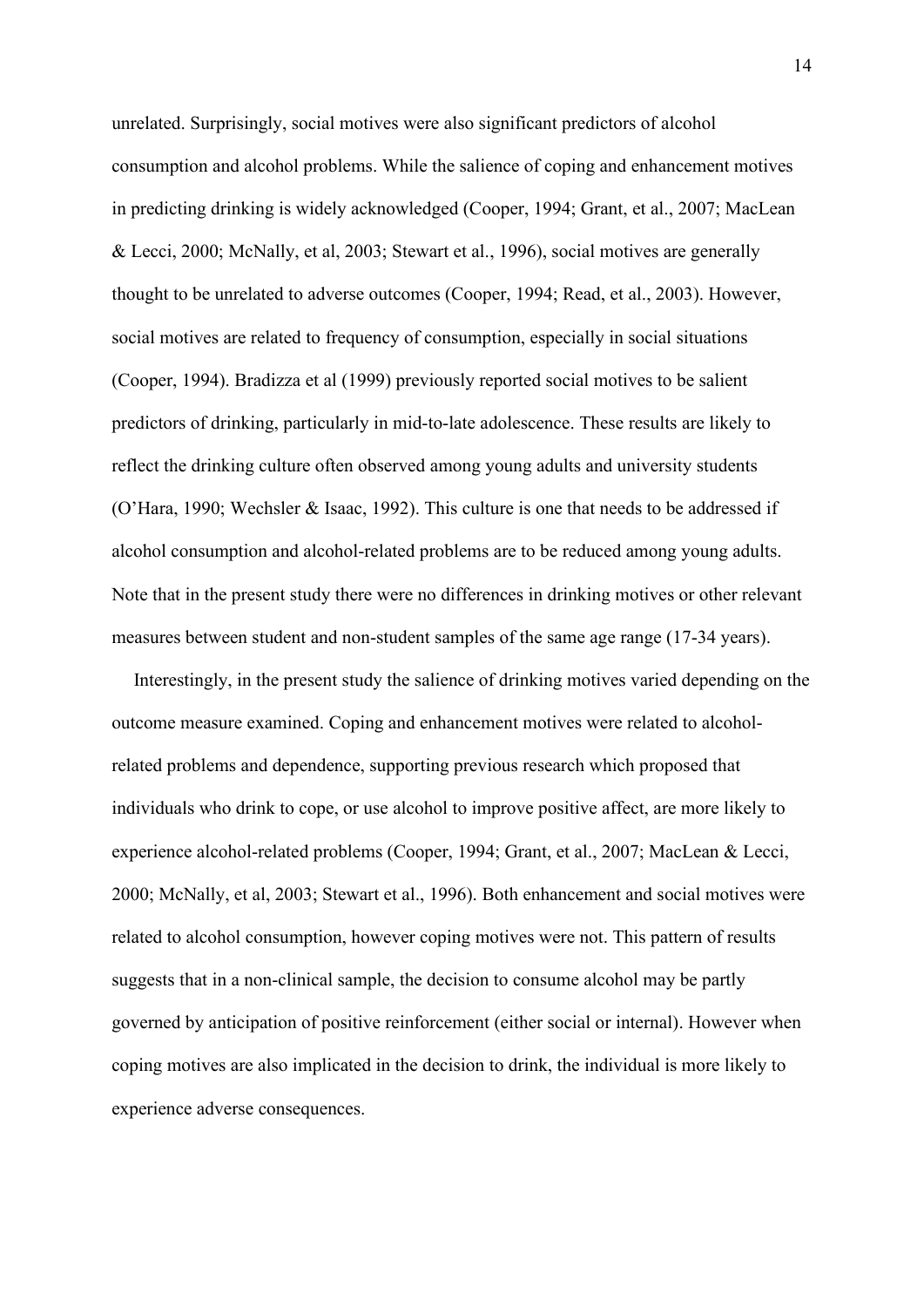Conformity motives were not a salient predictor of the outcome variables, but were inversely related to alcohol consumption. This counter-intuitive finding may reflect response bias in the data. Perhaps respondents did not want to be seen to drink to fit in with others or as responding to peer pressure. Alternatively this relationship may reflect the success of education campaigns launched over the last 20 years, which have resulted in a change in social norms related to alcohol use. While once it may have been socially unacceptable to refuse a drink, and social drinking is still an inherent part of Australian culture (Munro, 2000), it is now considered socially inappropriate to pressure someone to drink. Such changing norms may mean that respondents were disinclined to endorse items reflecting peer pressure and conformity, yet still consumed alcohol at risky levels.

Drinking restraint was also independently related to drinking behavior. Consistent with theory and previous empirical work (Collins, et al., 2001; Collins & Lapp, 1992; Williams & Ricciardelli, 1999), cognitive/emotional preoccupation with drinking (CEP) was related to all criterion variables. Surprisingly however, cognitive/behavioral control (CBC) was positively related to alcohol problems. Positive relationships between CBC and alcohol consumption have previously been noted in high risk and clinical samples (Connor et al., 2004; MacKillop et al., 2006), but not in non-clinical samples. The high level of risky drinking evident in the current sample, and the correlational nature of this study, may explain this counter-intuitive finding. Perhaps those who are experiencing alcohol-related problems are more concerned about their drinking, and thus more likely to report cognitive and behavioral strategies to resist drinking. Similarly, those who struggle to control their drinking may be more likely to report alcohol-related problems.

Our third hypothesis was that the relationship between drinking motives and drinking behavior would be mediated by drinking restraint. Based on previous work in this area (Martens et al., 2007; Stewart & Chambers, 2000) we expected that stronger social,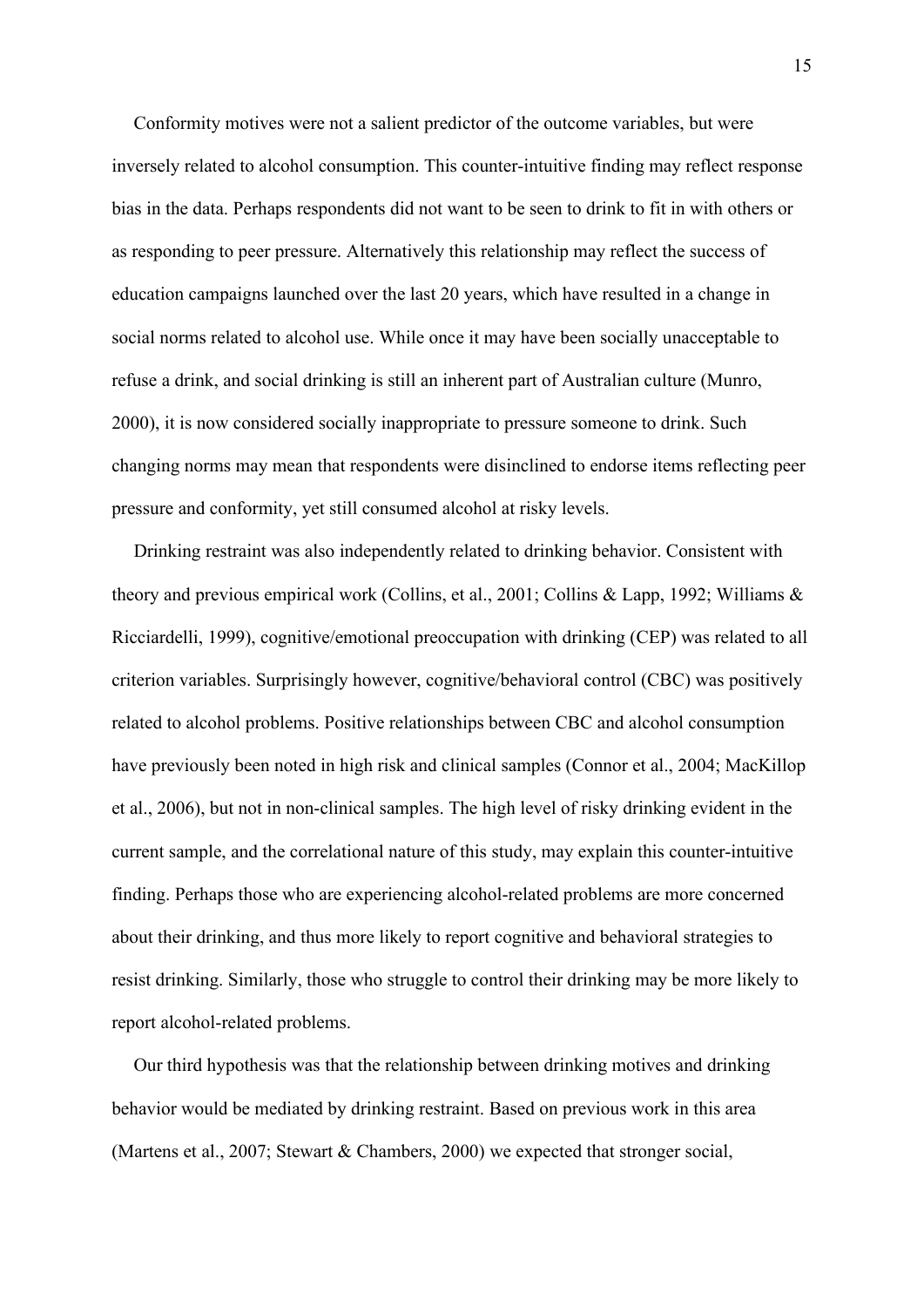enhancement and coping motives would predict higher CBC scores which in turn would be associated with less alcohol consumption. In addition we proposed that both coping and enhancement motives would be positively related to CEP scores which would be related to greater alcohol consumption and alcohol-related problems. Only one of these proposed relationships was observed in the current study.

Stronger coping motives were associated with CEP scores which in turn were associated with the total AUDIT score. This suggests that those who drink to cope report a greater preoccupation with drinking, which in turn is related to more drinking. Arguably, individuals who are experiencing stress or emotional problems, and have previously used alcohol to cope, will become preoccupied with drinking when faced with a similar stressful situation. This preoccupation then leads to alcohol-seeking behavior. Such a proposition is supported by cognitive theories of substance use which suggest that internal or external cues (e.g., stress) lead to beliefs and automatic thoughts (e.g., alcohol helps me cope), which in turn leads to preoccupation, craving and drug-seeking behavior (Beck, Wright, Newman, & Liese, 1993).

Although the other proposed relationships were not observed in the current study, the salience of coping and enhancement motives in predicting alcohol problems did diminish when drinking restraint was included in the regression model. The failure to confirm mediation in the current analyses may be an artefact of overlapping variance between these constructs, as evidenced in the bivariate correlations, and an inflated standard error. A larger sample size may reveal mediated relationships in future studies. Interestingly, no evidence of mediation was apparent for the alcohol consumption subscale of the AUDIT. This seems to suggest that mediation may be more pertinent in predicting alcohol-related problems and dependence. Arguably, those who experience alcohol-related problems and signs of dependence may have developed drinking as a coping strategy and be more preoccupied with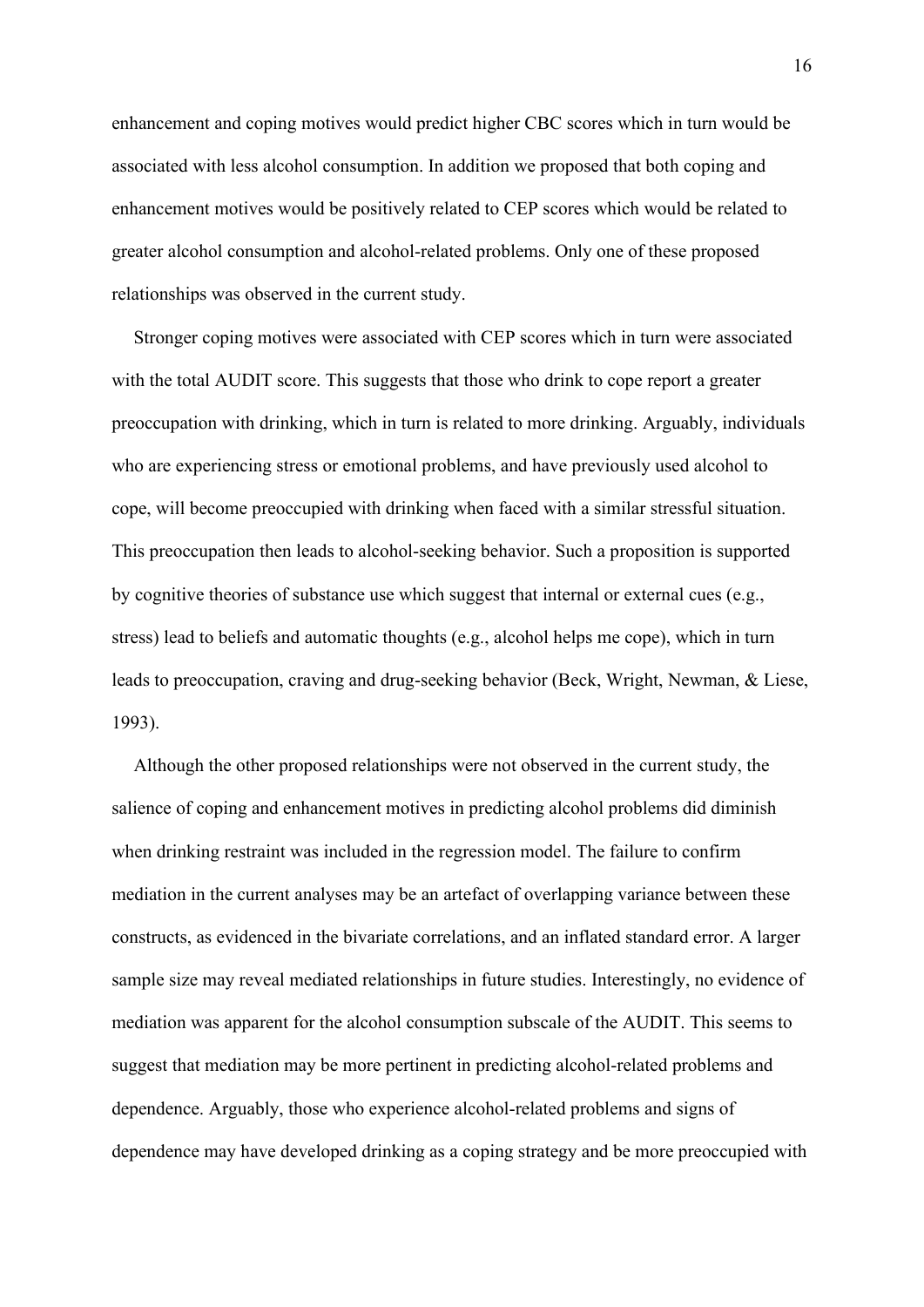drinking. Investigation of these relationships in clinical samples is warranted to determine whether this proposition holds.

It is noteworthy that the current sample reported high levels of risky drinking behavior, and the majority reported alcohol-related problems. Of concern, over one-quarter of the sample endorsed items consistent with risk for alcohol dependence. It is important to note that the AUDIT is not a diagnostic tool, but was developed as a screening instrument to assist in determining when further intervention might be advisable (Babor & Higgins-Biddle, 2001). However the observation that over 75% of the present sample reported alcohol-related problems suggests that greater efforts are needed to curb risky drinking behavior and associated consequences among young people. Further, although gender differences were evident, with men reporting greater consumption and dependence, no gender differences were noted in alcohol-related problems. This suggests that although drinking less, women are reaching similar levels of intoxication and experiencing similar consequences to men in this sample.

While educators, clinicians and policy makers are continually improving harm minimisation efforts, the present finding that the majority of the sample reported consuming their first drink under the age of 16, with one-quarter of the sample consuming their first drink before the age of 13, suggests greater focus is required on prevention and early intervention initiatives with school-aged children. Although early experimentation with alcohol is not uncommon (AIHW, 2008), and does not necessarily indicate problem drinking at this early age, studies have repeatedly shown a relationship between age of drinking and later development of alcohol-use disorders (e.g. Grant, Stinson, & Harford, 2001). A recent study revealed that adolescents who begin drinking at a younger age tend to have lower selfesteem, are less resistant to peer pressure, and are at greater risk of later alcohol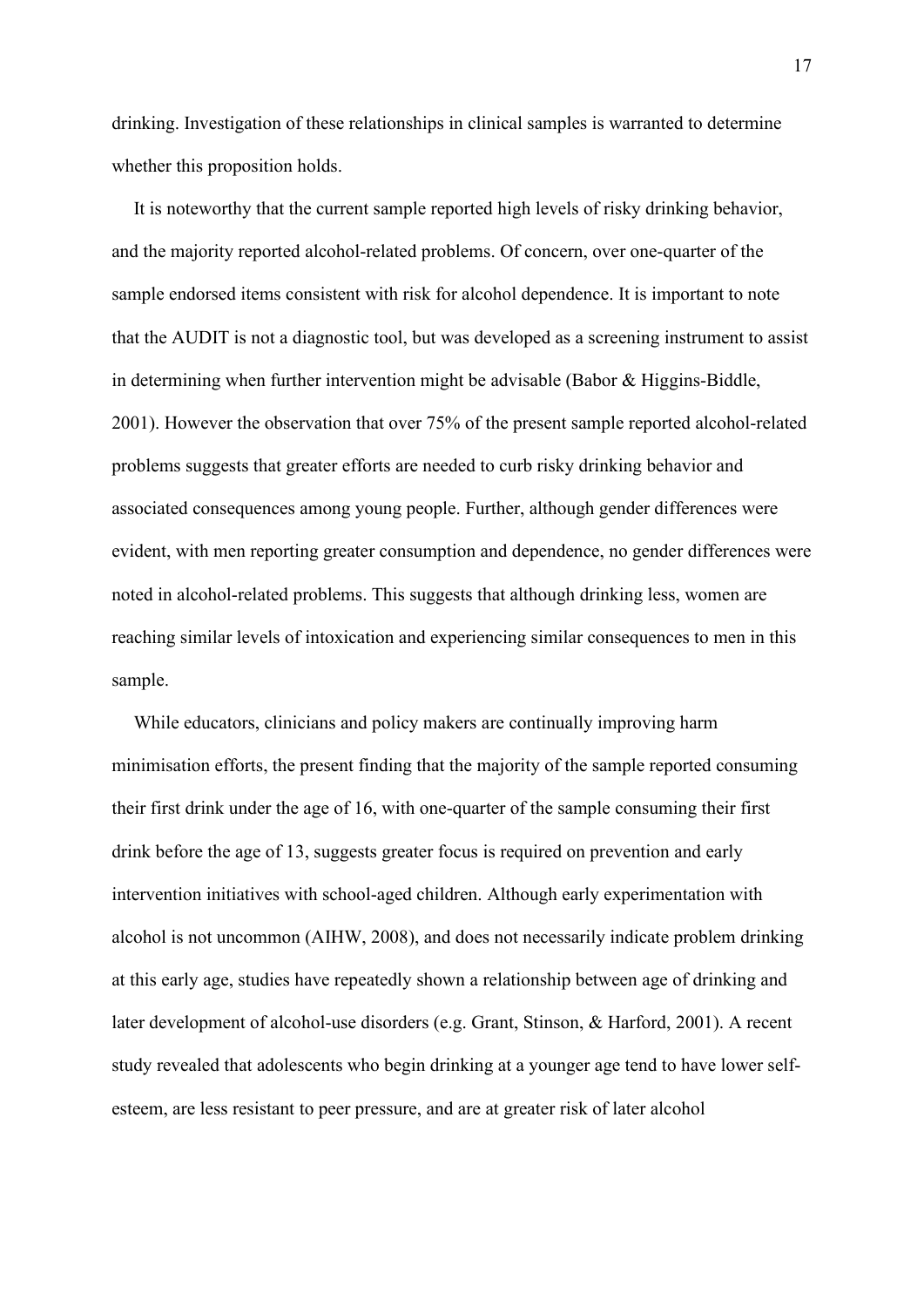abuse/dependence, antisocial personality symptoms and arrests (Flory, Lynam, Milich, Leukefeld, & Clayton, 2004).

#### *Limitations*

The results of this study must be considered in light of the study's limitations. Naturally the correlational design precludes speculation about causal relationships between the variables, and longitudinal designs with a larger and more representative sample are warranted. The interpretation of the results must be considered tentative, as there are several variables which may lead to alternative explanations, or further clarify the nature of the observed relationships. Firstly, we did not assess the setting in which drinking typically occurs for the young people in our sample. Motives to drink, and the ability to restrain drinking, are likely to differ across different drinking contexts. Indeed it has often been noted that an individual's belief in their ability to resist drinking varies according to the situation (Oei, Hasking, & Young, 2005; Oei, Hasking, Young, & Loveday, 2007).

Secondly, although use of the AUDIT subscales allowed an examination of the differential relationships between drinking motives, drinking restraint, alcohol consumption and alcoholrelated problems, we did not differentiate between frequency and volume of alcohol consumed. Given the high rates of binge drinking often observed in young adult samples (AIHW, 2008; Kuntsche, et al., 2005; O'Hara, 1990; Wechsler & Isaac, 1992), future research would benefit from consideration of how motives and restraint are differentially related to frequency of alcohol consumption, and volume of alcohol consumed in single drinking sessions. Finally, we did not assess psychological constructs that may be related to both drinking motives and alcohol consumption. For example, a coping motive implies that the individual is drinking in order to cope with either an internal or external stressor, whereas social and conformity motives imply a level of social interaction or a peer group with positive drinking attitudes. Assessment of psychological distress, external stressors, social support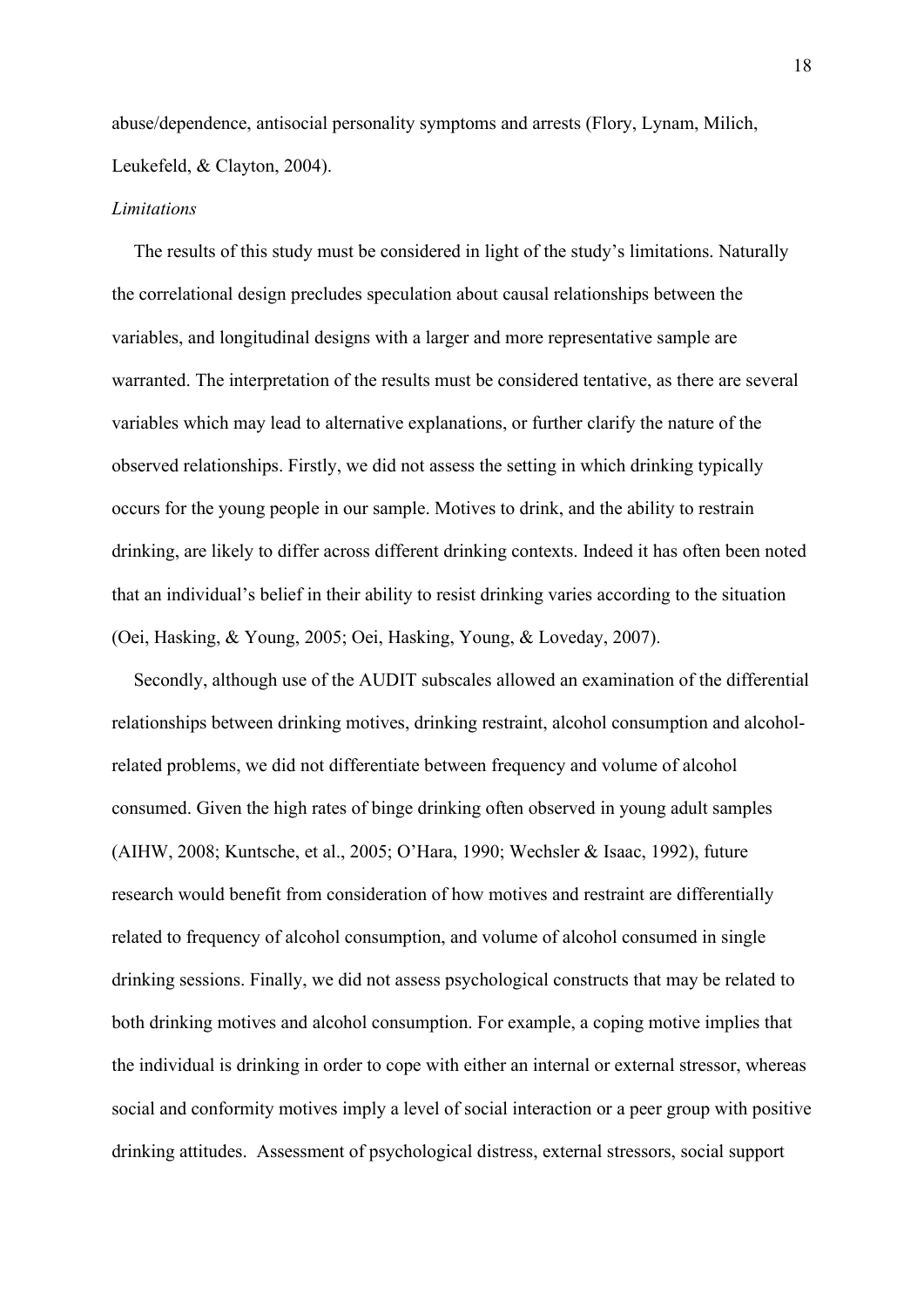and peer norms in future research would aid in clarifying the relationships observed in the current study.

## *Implications*

Despite the limitations noted above, the results of the current study suggest several avenues for prevention of and early intervention for risky alcohol consumption and alcoholrelated problems. The young age of initiation, and salience of social motives, reported by this sample suggests that greater focus on refusal skills should be incorporated into existing prevention programs. In addition, the strength of the association between enhancement motives and all criterion variables suggests that such programs may also benefit from further examination of ways in which young people can achieve a 'natural high'. Encouragement of alternate activities that are incompatible with drinking would likely result in a reduction of alcohol-related problems among young people and foster positive health attitudes.

As expected, coping motives were related to alcohol problems and signs of dependence. Although the causal direction of this relationship cannot be established within the current study, the results suggest that an additional focus on coping skills training may reduce drinking to cope among those at risk. However, the effects of coping motives were also mediated by CEP, suggesting that the preoccupation with drinking, rather than coping motives, are the more proximal predictor of drinking. Cognitive therapy, with a particular focus on recognising automatic thoughts and challenging urges to drink, may prove fruitful in those who use alcohol to cope. Such an approach is routinely utilised in treatment of alcohol dependence (Beck et al., 1993), however the current results suggest such strategies may also help limit drinking in non-clinical samples.

## *Conclusion*

In summary, the current study has advanced the literature on correlates of drinking by establishing the salience of coping, enhancement and social motives when predicting drinking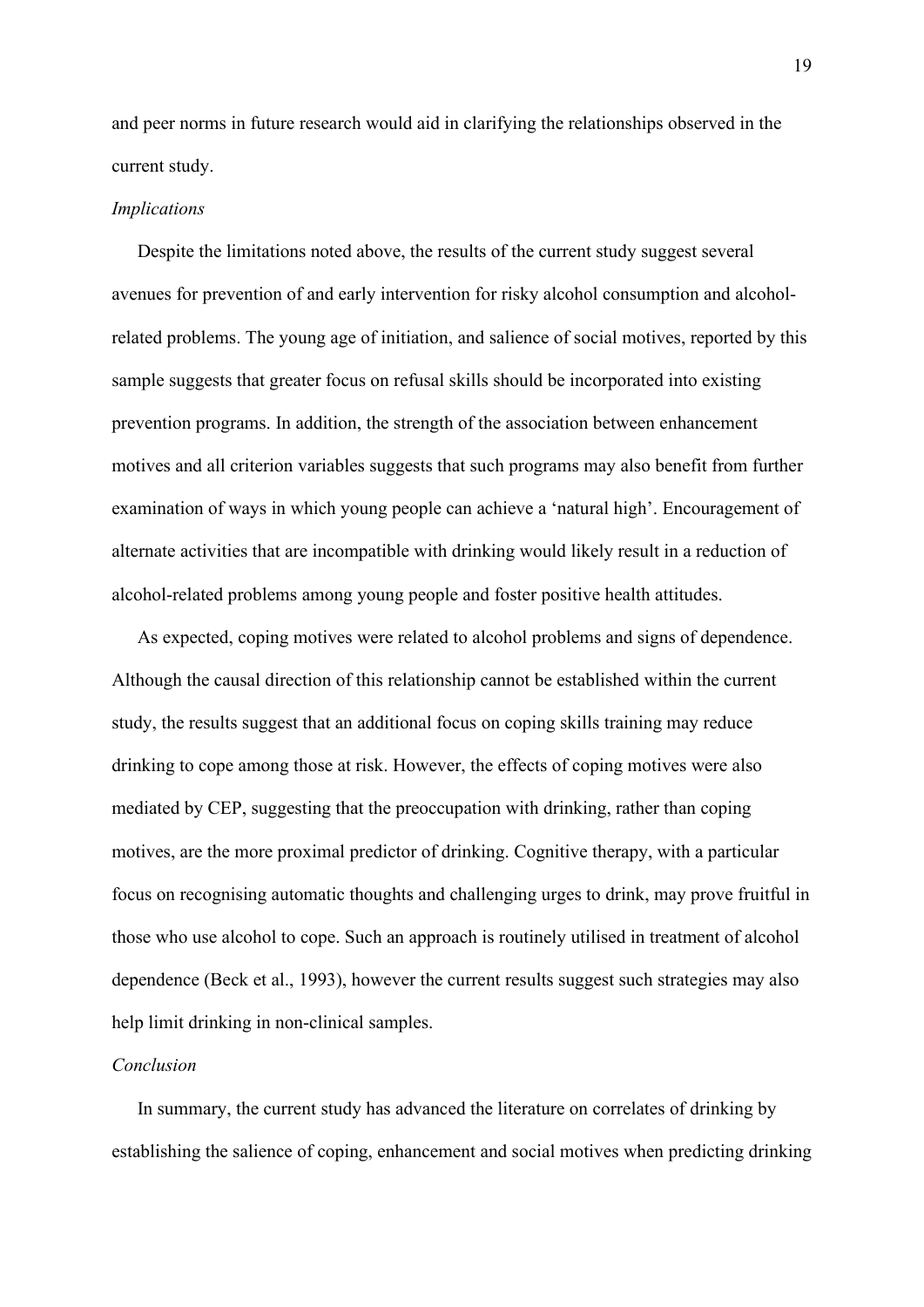behavior among young people. Further, although the mediating role of drinking restraint in this relationship warrants further investigation, our results are encouraging, as they suggest that further examination of these relationships will yield useful implications for prevention and early intervention initiatives designed to reduce risky drinking and associated adverse consequences for young people.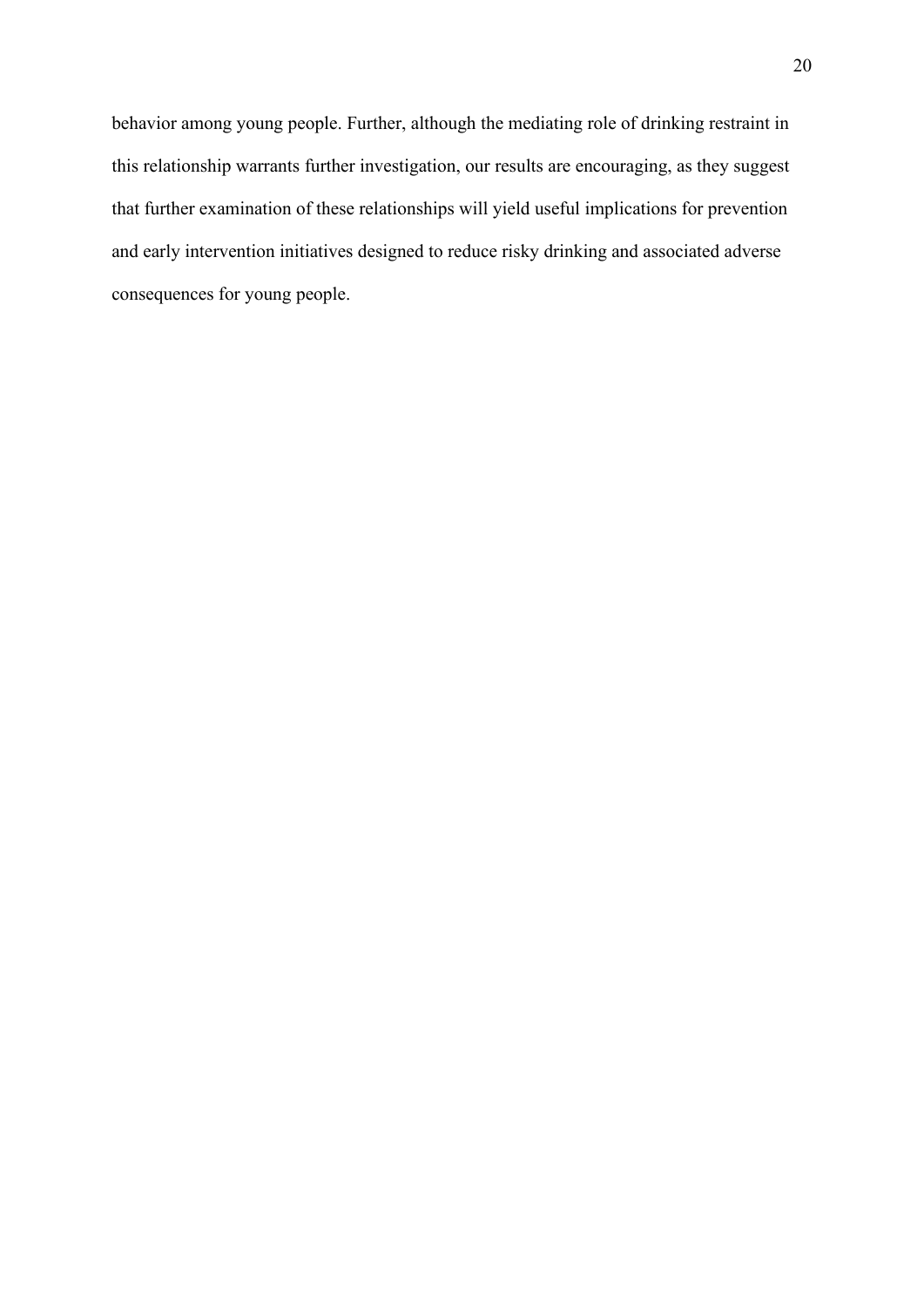#### References

- Australian Institute of Health and Welfare (AIHW) (2008). *2007 National Drug Strategy Household Survey*. Canberra: Australian Government Publishing Service.
- Babor T.F., & Higgins-Biddle J.C. (2001). *Brief Intervention for Hazardous and Harmful Drinking: A Manual for Use in Primary Care.* Geneva, Switzerland: World Health Organization.
- Baron, R.M., & Kenny, D.A. (1986). The moderator-mediator variable distinction in social psychological research: Conceptual, strategic and statistical considerations. *Journal of Personality & Social Psychology, 51,* 1173-1182.
- Beck, A.T., Wright, F.D., Newman, C.F., & Liese, B.S. (1993). *Cognitive therapy of substance abuse*. New York, NY: Guilford Press.
- Bensley, L.S., Kuna, P.H., & Steele, C.M. (1990). The role of drinking restraint success in subsequent alcohol consumption. *Addictive Behaviors, 15*, 491-496.
- Bradizza, C.M., Reifman, A., & Barnes, G.M. (1999). Social and coping reasons for drinking: Predicting alcohol misuse in adolescents. *Journal of Studies on Alcohol, 60*, 491-499.
- Collins, R.L., George, W.H., Lapp, W.M. (1989). Drinking restraint: Refinement of a construct and prediction of alcohol consumption. *Cognitive Therapy and Research, 13*, 423-440.
- Collins, R.L., Koutsky, J.R., Morsheimer, E.T., & MacLean, M.G. (2001). Binge drinking among underage college students: A test of restraint-based conceptualisation of risk for alcohol abuse. *Psychology of Addictive Behaviors, 15*, 333-340.
- Collins, R.L. & Lapp, W.M. (1992). The Temptation and Restraint Inventory for measuring drinking restraint. *British Journal of Addiction, 87,* 625-633.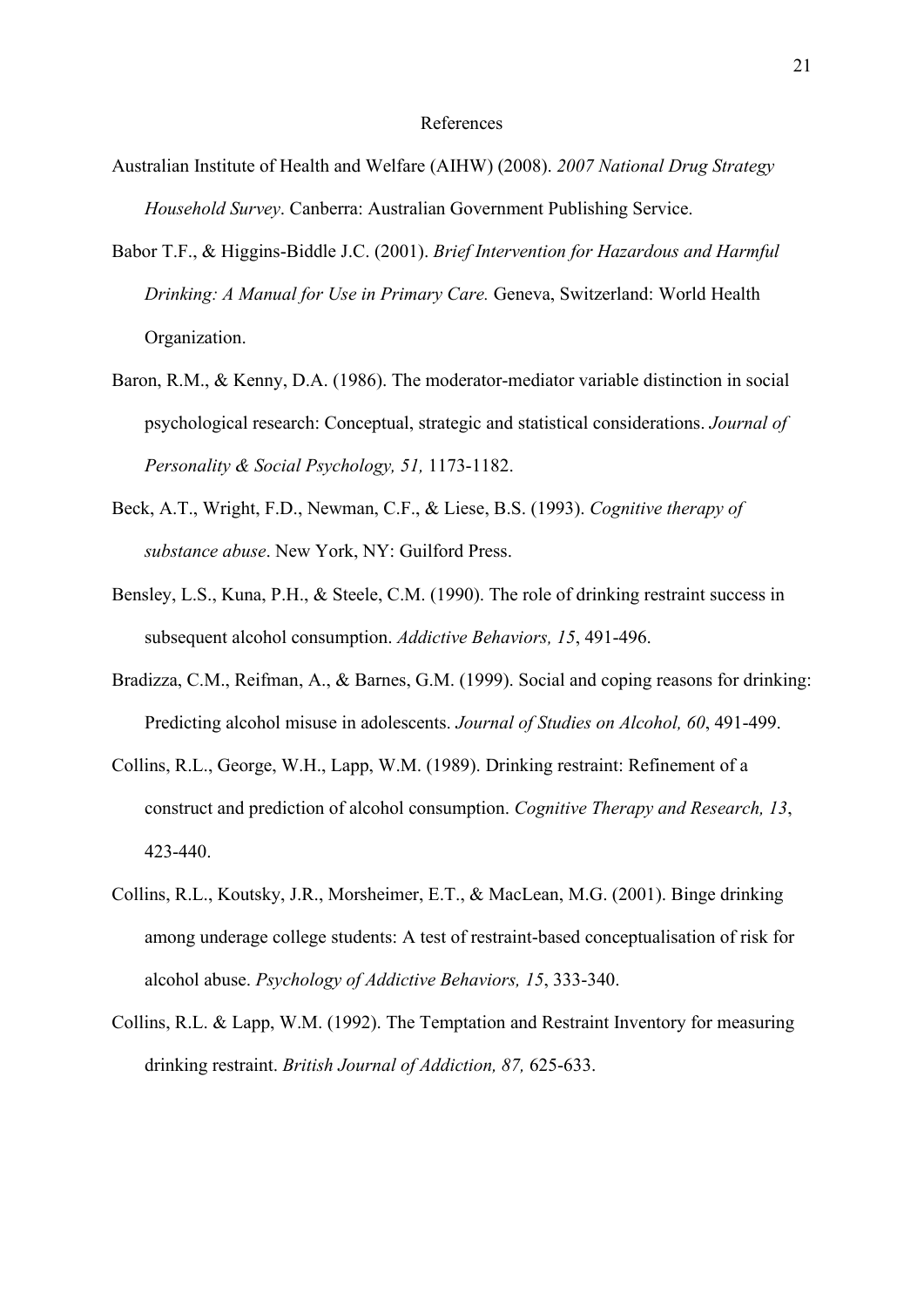- Connor, J.P., Gudgeon, E.T., Young, R.McD., & Saunders, J.B. (2004). The role of drinking restraint in alcohol dependence: Validation of the temptation and restraint inventory in an alcohol dependent sample. *Journal of Studies on Alcohol, 65*, 250-254.
- Connors, G.J., Collins, L.R., Dermen, K.H., & Koutsky, J.R. (1998). Substance use restraint: An extension of the construct to a clinical population. *Cognitive Therapy and Research, 22*, 75-87.
- Cooper, M.L. (1994) Motivations for alcohol use among adolescents: Development and validation of a four-factor model. *Psychological Assessment, 6*, 117-128.
- Cooper, M.L., Frone, M.R., Russell, M., & Mudar, P. (1995). Drinking to regular positive and negative emotions: A motivational model of alcohol use. *Journal of Personality and Social Psychology, 69,* 990–1005.
- Cooper, M.L., Russell, M., Skinner, J.B., & Windle, M. (1992). Development and validation of a three-dimensional measure of drinking motives. *Psychological Assessment, 4*, 123- 132.
- Cox, W.M., Gutzler, M., Denzler, M., Melfsen, I.F., & Klinger, E. (2001). Temptation, restriction, and alcohol consumption among American and German college students. *Addictive Behaviors, 26*, 573-581.
- Cox, W.M., Hosier, S.G., Crossley, S., Kendall, B., & Roberts, K.L. (2006). Motives for drinking, alcohol consumption, and alcohol-related problems among British secondaryschool and university students. *Addictive Behaviors, 31*, 2147-2157.
- Cox, W.M., & Klinger, E. (1988). A motivational model of alcohol use. *Journal of Abnormal Psychology, 97*, 168-180.
- Flory, K., Lynam, D., Milich, R., Leukefeld, C., & Clayton, R. (2004). Early adolescent through young adult alcohol and marijuana use trajectories: Early predictors, young adult outcomes and predictive utility. *Development and Psychopathology, 16*, 193−213.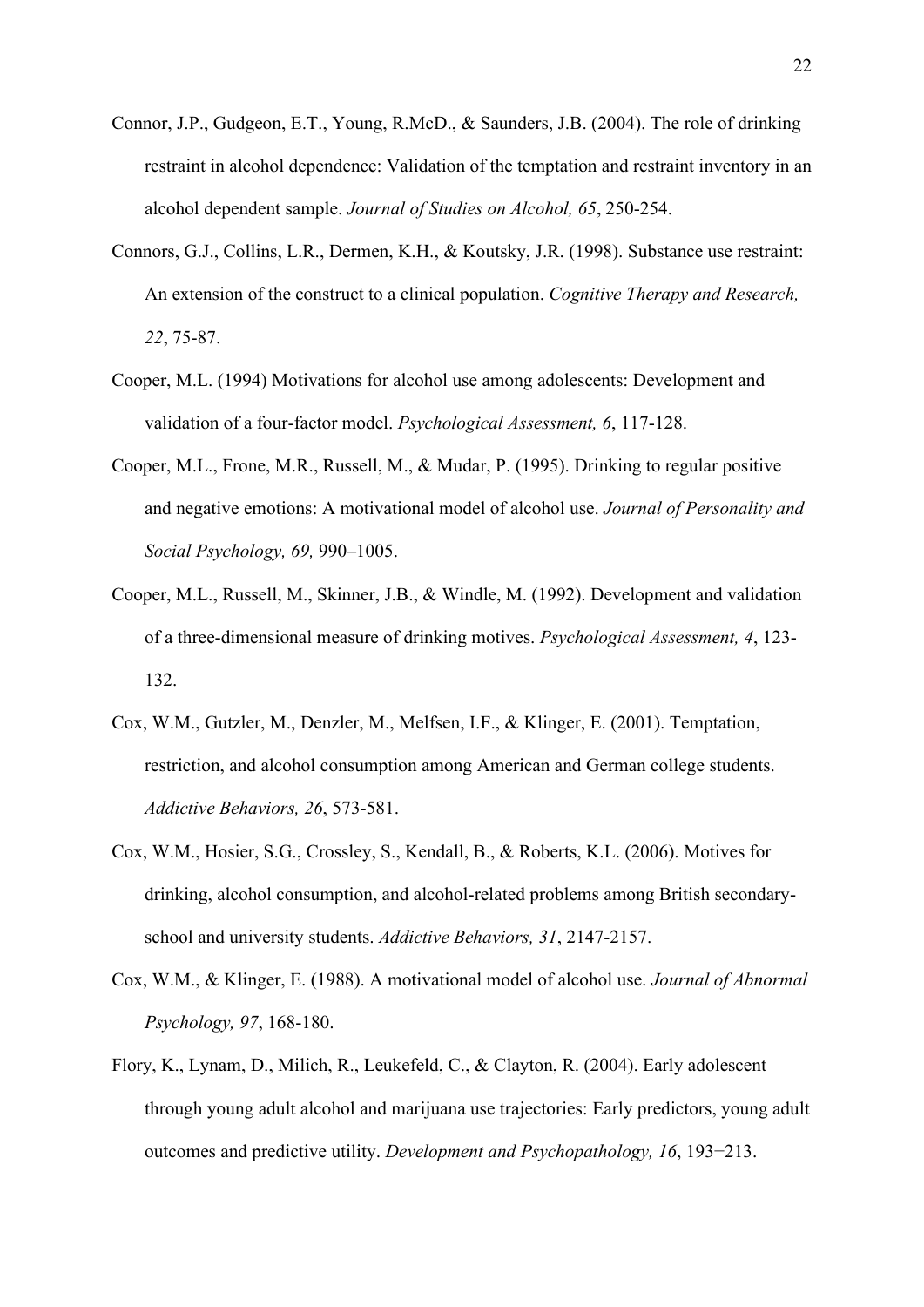- Grant, B. F., Stinson, F. S., & Harford, T. C. (2001). Age at onset of alcohol use and DSM-IV alcohol abuse and dependence: A 12-year follow-up. *Journal of Substance Abuse, 13*, 493−504.
- Grant, V.V., Stewart, S.H., O'Connor, R.M., Blackwell, E., & Conrod, P.J. (2007). Psychometric evaluation of the five-factor modified drinking motives questionnaire – revised in undergraduates. *Addictive Behaviors, 32*, 2611-2632.
- Hingson, R.W., Heeren, T., Zakocs, R.C., Kopstein, A., & Wechsler, H. (2002). Magnitude of alcohol-related mortality and morbidity among U.S. college students ages 18-24. *Journal of Studies on Alcohol, 63*, 136-144.
- Kuntsche, E., Knibbe, R., Gmel, G., & Engels., R. (2005). Why do young people drink? A review of drinking motives. *Clinical Psychology Review, 25*, 841-861.
- MacKillop, J., Lisman, S.A., & Weinstein, A. (2006). Psychometric validation of the temptation and restraint inventory in two samples of college drinkers. *Journal of Psychopathology and Behavioral Assessment, 28*, 157-163.
- MacLean, M.G., & Lecci, L. (2000). A comparison of models of drinking motives in a university sample. *Psychology of Addictive Behaviors, 14,* 83-87.
- Martens, M.P., Ferrier, A.G., & Cimini, M.D. (2007). Do protective behavioral strategies mediate the relationship between drinking motives and alcohol use in college students? *Journal of Studies on Alcohol and Drugs, 68*, 106-114.
- McNally, A.M., Palfai, T.P., Levine, R.V., & Moore, B.M. (2003). Attachment dimensions and drinking-related problems among young adults: The mediational role of coping motives. *Addictive Behaviors, 28*, 1115-1127.
- Munro, G. (2000). Challenging the culture of sport and alcohol. *International Journal of Drug Policy, 11,* 199-202.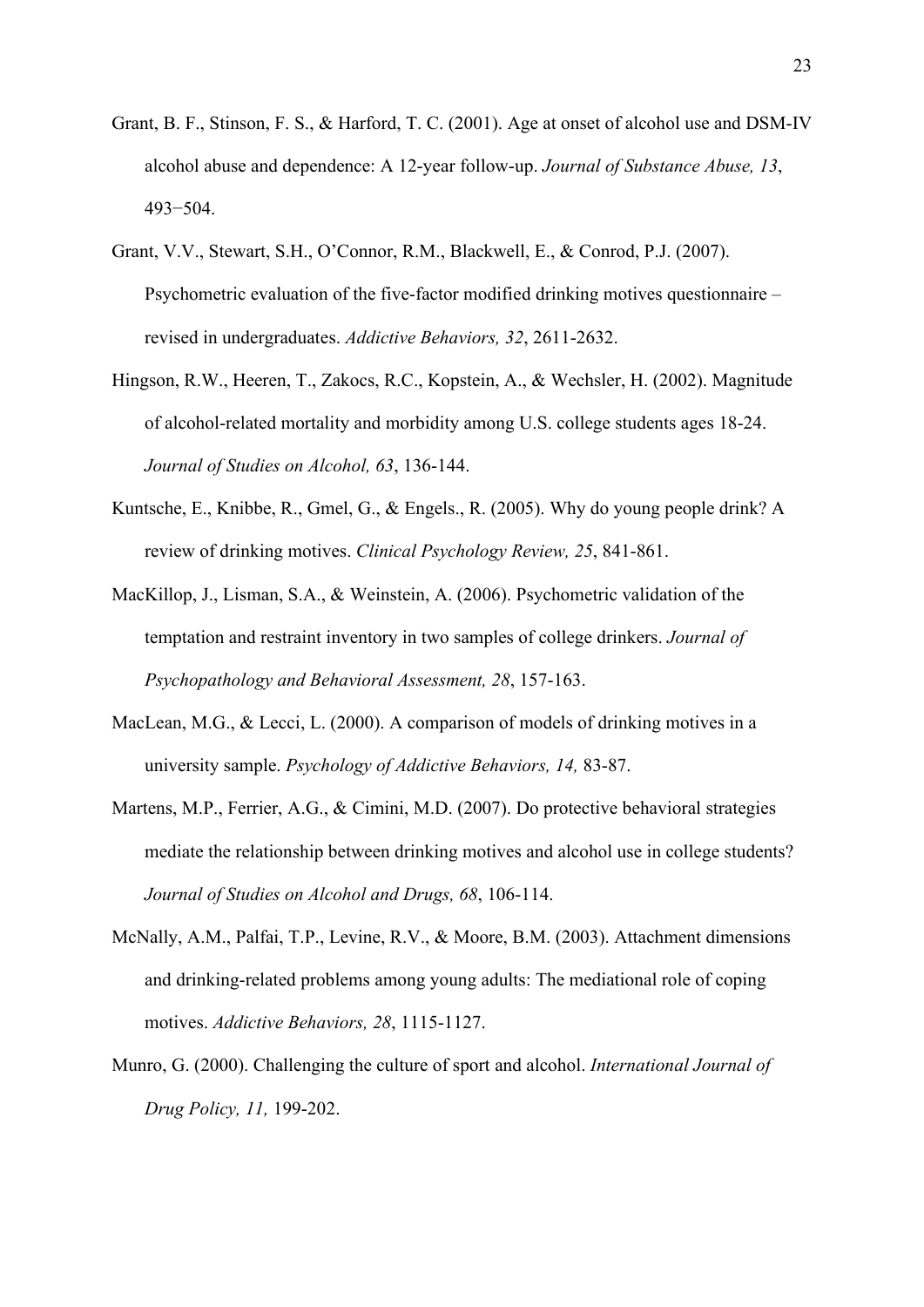- Muraven, M., Collins, L.R., & Nienhaus, K. (2002). Self-control and alcohol restraint: An initial application of the self-control strength model. *Psychology of Addictive Behaviors, 16*, 113-120.
- Oei, T.P.S., Hasking, P.A., & Young, RMcD. (2005). Drinking refusal self-efficacy questionnaire - revised (DRSEQ-R): A new factor structure with confirmatory factor analysis. *Drug and Alcohol Dependence*, *78*, 297-307.
- Oei, T.P.S., Hasking, P.A., Young, R.M., & Loveday, W. (2007). Validation of the Drinking Refusal Self-Efficacy Questionnaire – Revised in an adolescent sample (DRSEQ-RA). *Addictive Behaviors*, *32,* 862-868.
- O'Hara, T.M. (1990). Dinking in college: Consumption patterns, problems, sex differences and legal drinking age. *Journal of Studies on Alcohol, 51*, 536-541.
- Perkins, W.H. (2002). Surveying the damage: A review of research on consequences of alcohol misuse in college populations. *Journal of Studies on Alcohol, 14*, 91-100.
- Read, J.P., Wood, M.D., Kahler, C.W., Maddock, J.E., & Palfai, T.P. (2003). Examining the role of drinking motives in college student alcohol use and problems. *Psychology of Addictive Behaviors, 17,* 13-23.
- Reinert, D.F., & Allen, J.P. (2007). The alcohol use disorders identification test: An update of research findings. *Alcoholism: Clinical and Experimental Research, 31,* 185-199.
- Roche, A.M. & Watt, K. (1999). Drinking and university students: From celebration to inebriation. *Drug and Alcohol Review, 18*, 389-399.
- Stewart, S.H., & Chambers, L. (2000). Relationships between drinking motives and drinking restraint. *Addictive Behaviors, 25*, 269-274.
- Stewart, S.H., Zeitlin, S.B., & Samoluk, S.B. (1996). Examination of a three-dimensional drinking motives questionnaire in a young adult university student sample. *Behavioral Research Therapy, 34,* 61-71.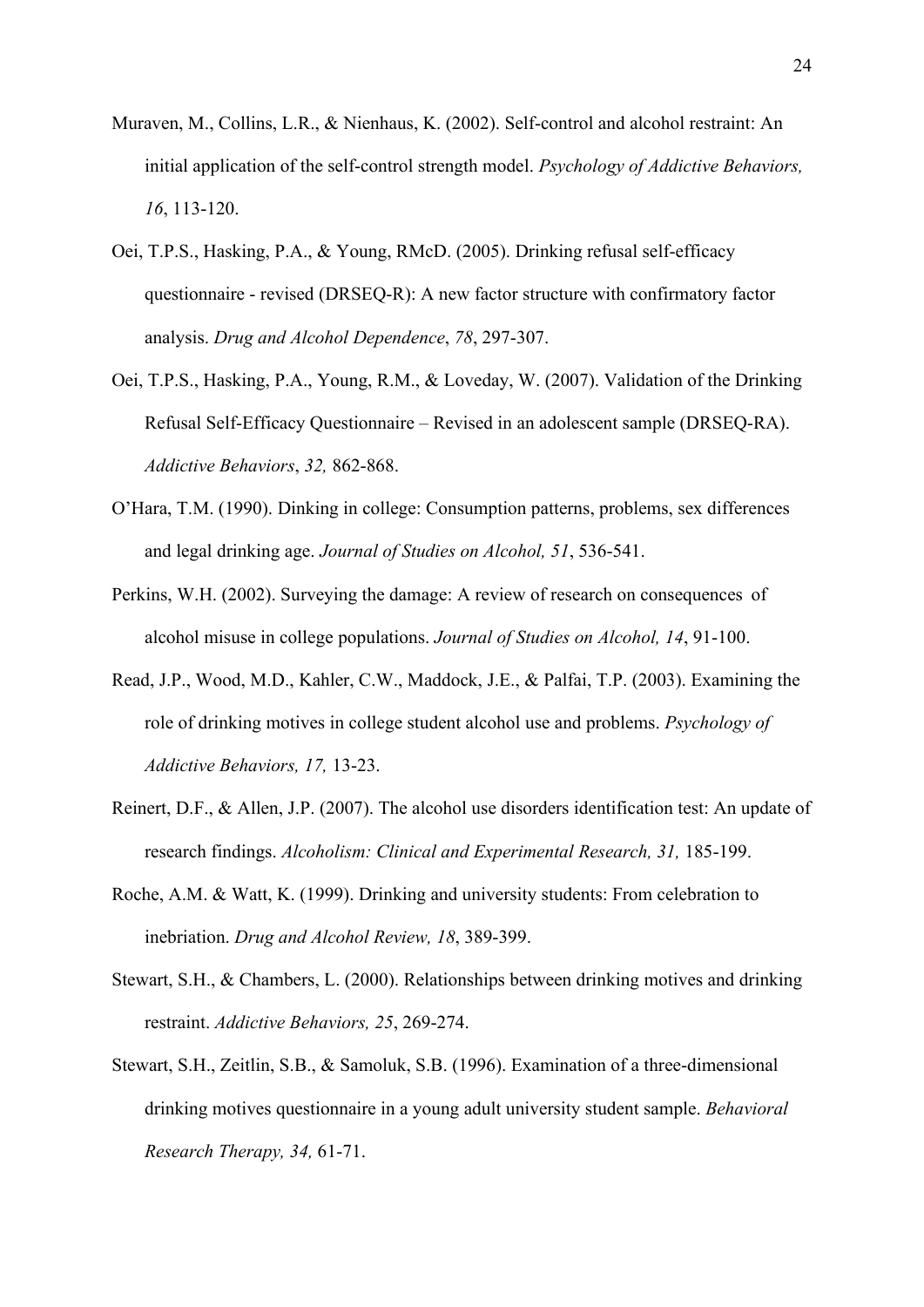- Wechsler, H. & Isaac, N. (1992). `Binge' drinkers at Massachusetts colleges. *Journal of the American Medical Association, 267*, 2929-2932.
- Williams, R.J., & Ricciardelli, L.A. (1999). Restrained drinking and cognitive control among adolescents. *Adolescence, 34*, 557-565.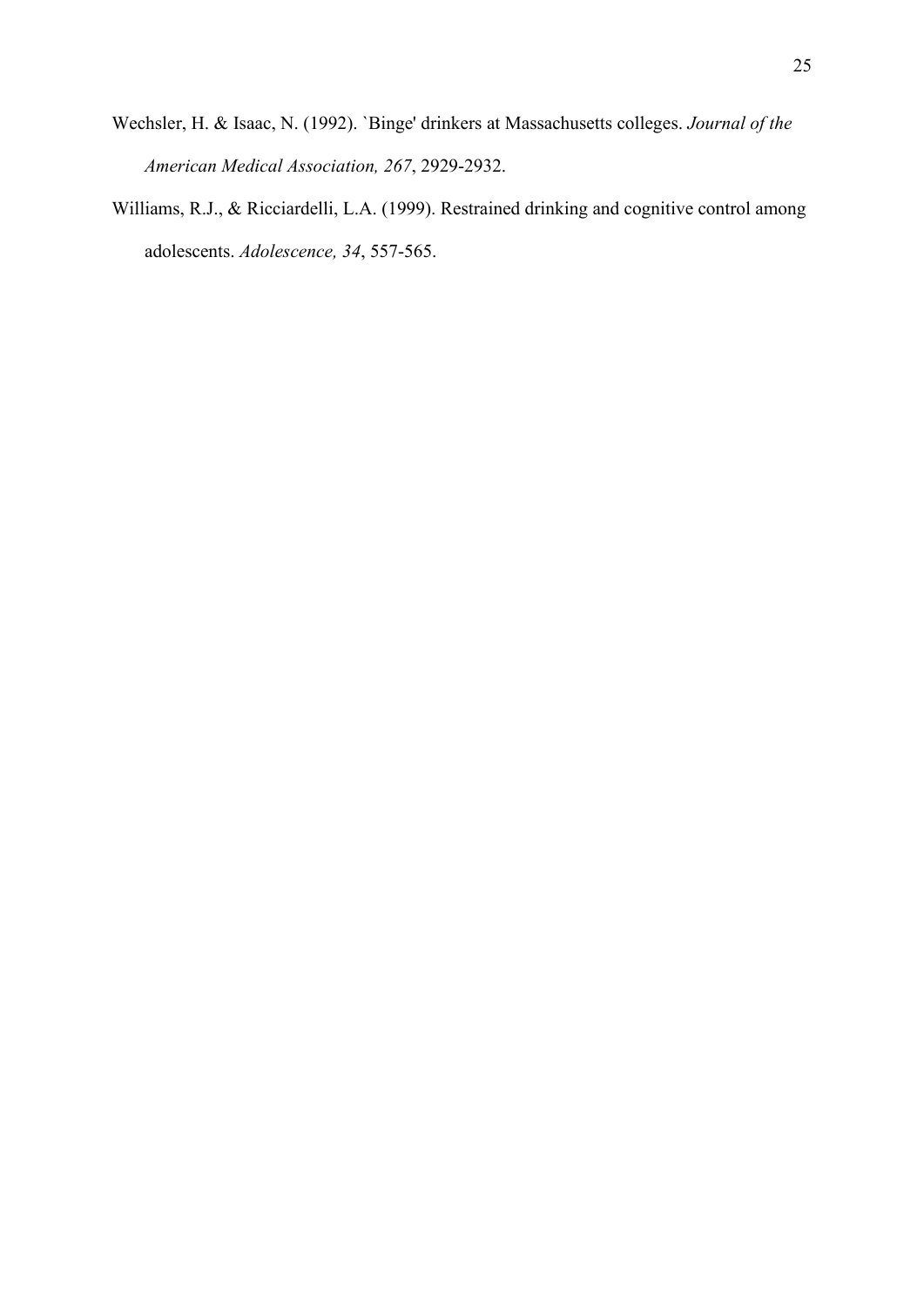Table 1.

Percentage of sample reporting low risk versus risky drinking as defined by AUDIT total scores and subscale scores.

|                | <b>Total AUDIT</b> | <b>Alcohol</b><br>consumption | Alcohol-related<br>problems | Dependence |
|----------------|--------------------|-------------------------------|-----------------------------|------------|
| Low risk       | 31.4               | 46.3                          | 22.2                        | 73.5       |
| Risky drinking | 68.6               | 53.7                          | 77.8                        | 26.5       |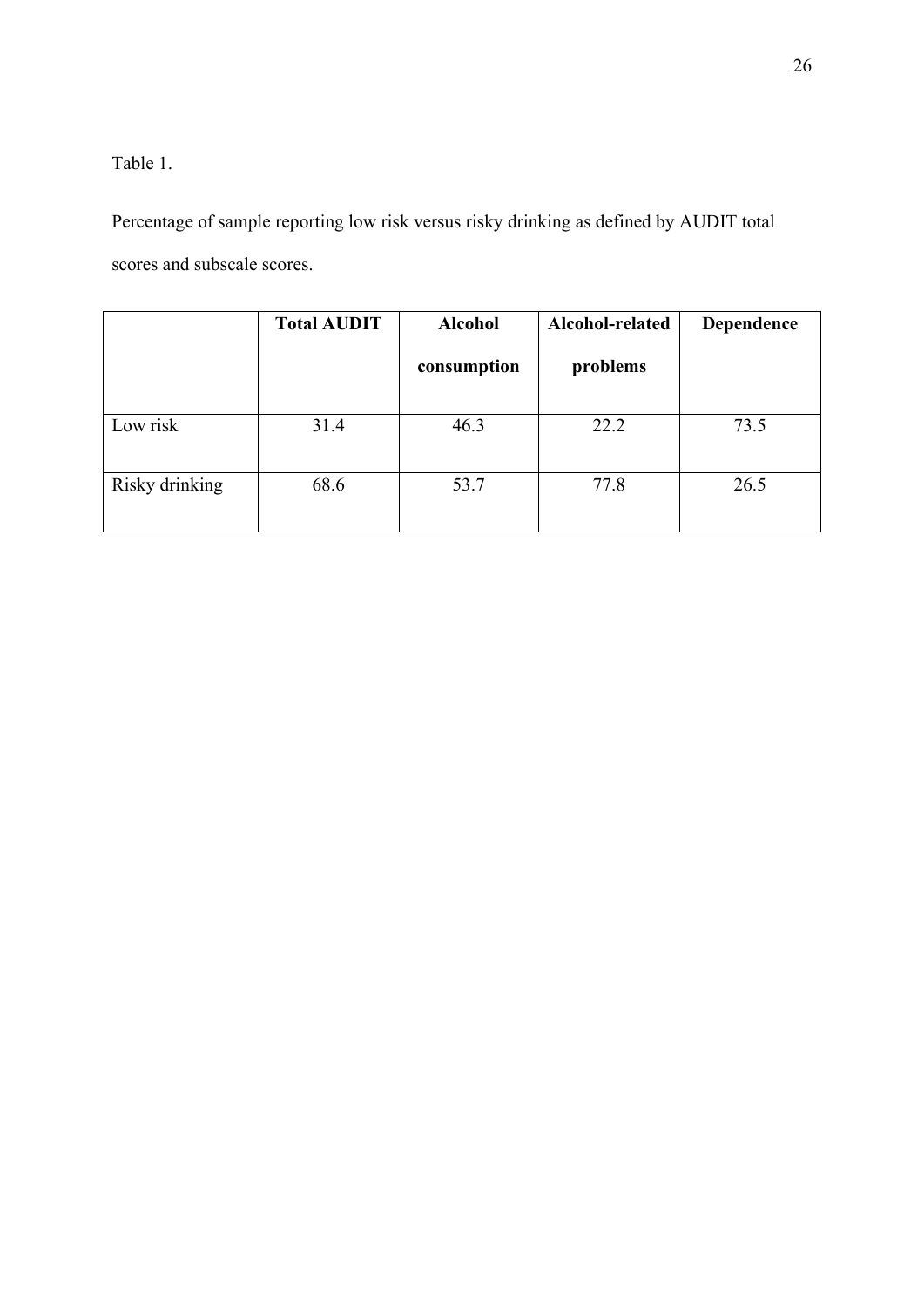## Table 2.

Descriptive statistics and correlations between variables.

|                        | Mean (sd)   | $\overline{2}$ | 3        | 4                        | 5        | 6        | $\tau$         | 8        | 9        | 10       |
|------------------------|-------------|----------------|----------|--------------------------|----------|----------|----------------|----------|----------|----------|
| 1. AUDIT total         | 12.33(7.50) | $.85***$       | $.90***$ | $.84***$                 | $.38***$ | $.60***$ | $.14*$         | $.55***$ | $.64***$ | $.31***$ |
| 2. Consumption         | 6.56(2.75)  | -              | $.61***$ | $.62***$                 | $.27***$ | $.61***$ | .06            | $.58***$ | $.51***$ | $.16*$   |
| 3. Alcohol problems    | 3.81(3.56)  |                | ۰.       | $.64***$                 | $.36***$ | $.46***$ | $.15*$         | $.43***$ | $.56***$ | $.39***$ |
| 4. Dependence          | 2.23(2.23)  |                |          | $\overline{\phantom{a}}$ | $.35***$ | $.47***$ | .11            | $.37***$ | $.60***$ | $.25***$ |
| 5. Coping motives      | 2.35(1.12)  |                |          |                          |          | $.50***$ | $.38***$       | $.33***$ | $.61***$ | $.24***$ |
| 6. Enhancement motives | 3.74(1.33)  |                |          |                          |          |          | $.24***$       | $.66***$ | $.56***$ | $.19**$  |
| 7. Conformity motives  | 1.81(.80)   |                |          |                          |          |          | $\blacksquare$ | $.33***$ | $.31***$ | $.21**$  |
| 8. Social motives      | 3.97(1.22)  |                |          |                          |          |          |                | -        | $.46***$ | $.16**$  |
| 9. $CEPa$              | 2.75(1.47)  |                |          |                          |          |          |                |          |          | $.48***$ |
| $10.$ CBC $\rm ^b$     | 2.80(1.54)  |                |          |                          |          |          |                |          |          |          |

<sup>a</sup>Cognitive and Emotional Preoccupation <sup>b</sup>Cognitive and Behavioral Control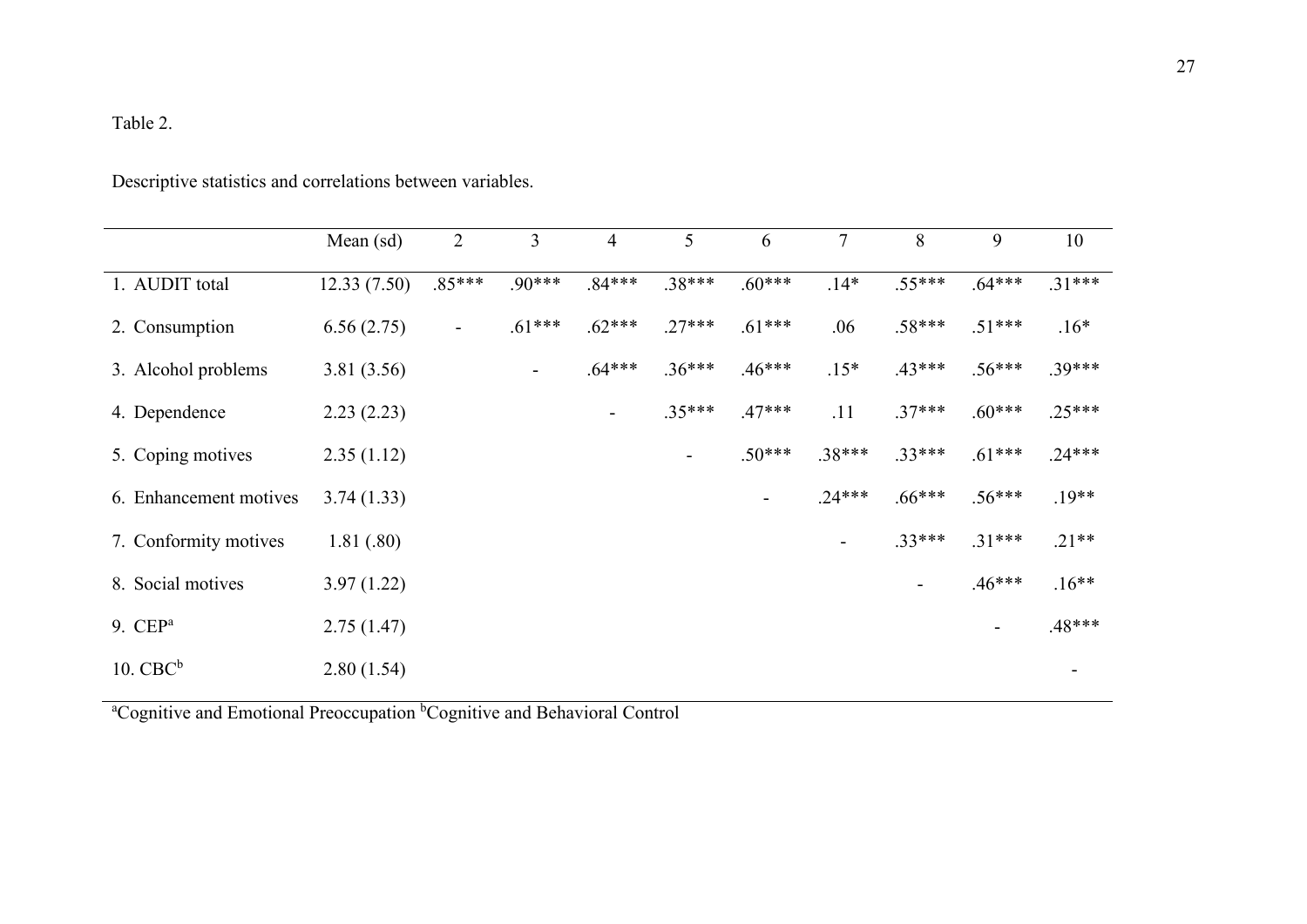## Table 3.

## Regression analyses predicting total AUDIT scores

|                            | $\, {\bf B}$ | $\beta$   | $\mathbf R$ | $R^2$ | $\Delta R^2$ | df    | $\overline{F}$ |
|----------------------------|--------------|-----------|-------------|-------|--------------|-------|----------------|
| Step 1                     |              |           | .28         | .08   | .08          | 2,218 | $9.04***$      |
| Age                        | $-.27$       | $-.11$    |             |       |              |       |                |
| Gender                     | $-4.37$      | $-.27***$ |             |       |              |       |                |
| Step 2                     |              |           | .68         | .46   | .39          | 4,214 | 38.71***       |
| Coping motives             | .93          | $.14*$    |             |       |              |       |                |
| Social motives             | 1.71         | $.28***$  |             |       |              |       |                |
| Conformity motives         | $-1.00$      | $-.11$    |             |       |              |       |                |
| <b>Enhancement</b> motives | 2.03         | $.36***$  |             |       |              |       |                |
| Step 3                     |              |           | .74         | .55   | .09          | 2,212 | $21.03***$     |
| <b>CEP</b>                 | 2.02         | $.40***$  |             |       |              |       |                |
| CBC                        | .24          | .05       |             |       |              |       |                |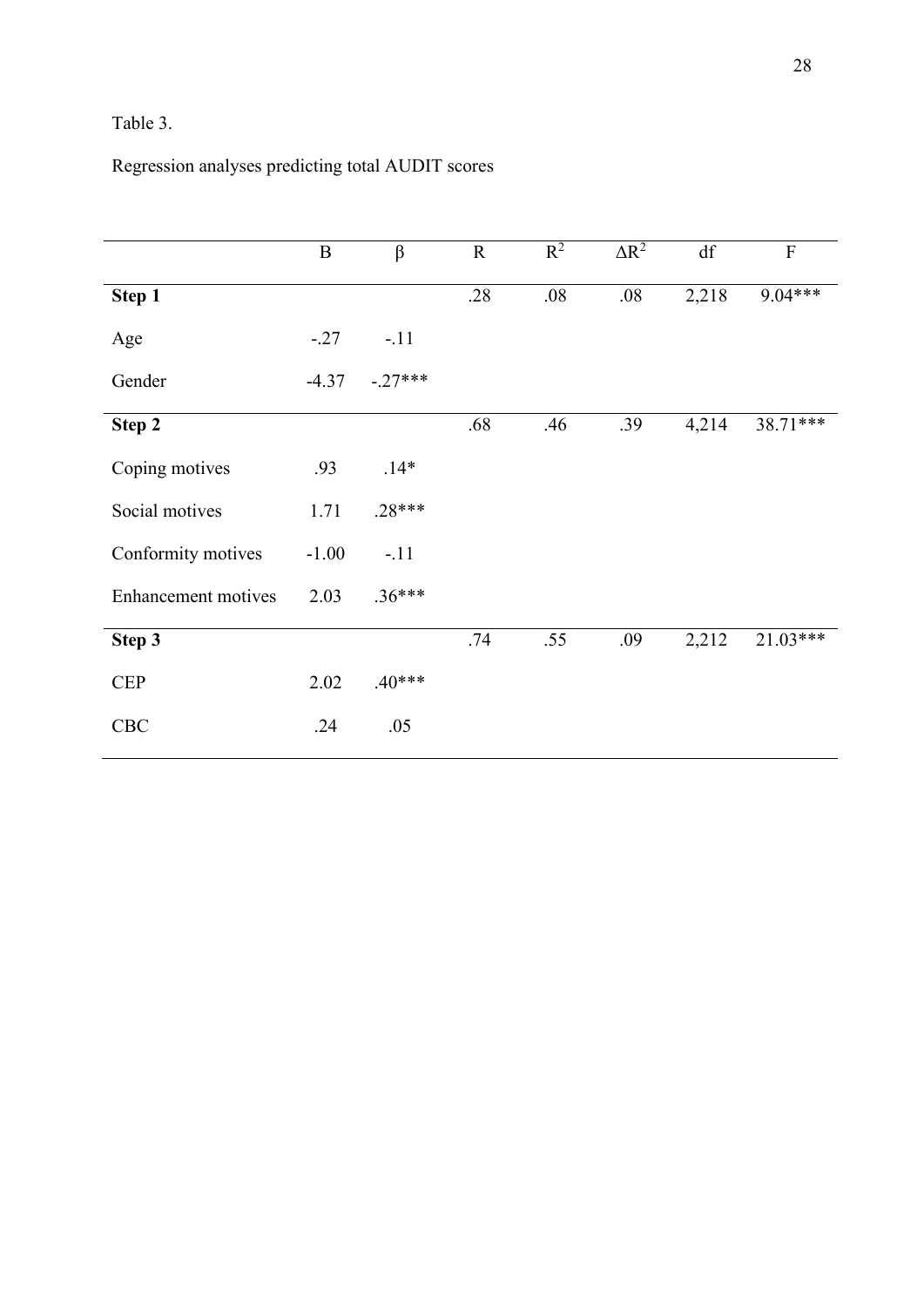## Table 4.

# Regression analyses predicting AUDIT subscales

|                  | Alcohol dependence |              |             |                |              |                |              | Alcohol-related problems |             |                |              |             |              |                  | Alcohol consumption |       |              |                |       |  |
|------------------|--------------------|--------------|-------------|----------------|--------------|----------------|--------------|--------------------------|-------------|----------------|--------------|-------------|--------------|------------------|---------------------|-------|--------------|----------------|-------|--|
|                  | $\, {\bf B}$       | $\beta$      | $\mathbf R$ | $\mathbb{R}^2$ | $\Delta R^2$ | $\mathbf F$    | $\, {\bf B}$ | $\beta$                  | $\mathbf R$ | $\mathbb{R}^2$ | $\Delta R^2$ | $\mathbf F$ | $\, {\bf B}$ | $\beta$          | $\mathbf R$         | $R^2$ | $\Delta R^2$ | $\mathbf{F}$   | df    |  |
| Step 1           |                    |              | .24         | .06            | .06          | $6.41**$       |              |                          | .16         | .02            | .02          | .02         |              |                  | .30                 | .09   | .09          | 10.85†         | 2,218 |  |
| Age              | $-.06$             | $-.09$       |             |                |              |                | $-.12$       | $-.11$                   |             |                |              |             | $-.07$       | $-.08$           |                     |       |              |                |       |  |
| Gender           | $-1.10$            | $-.23**$     |             |                |              |                | $-.98$       | $-.13$                   |             |                |              |             | $-1.78$      | $-.30†$          |                     |       |              |                |       |  |
| Step 2           |                    |              | .51         | .26            | .21          | $15.01\dagger$ |              |                          | .50         | .25            | .23          | 16.00†      |              |                  | .68                 | .47   | .38          | $37.53\dagger$ | 4,214 |  |
| Coping motives   | .33                | $.17*$       |             |                |              |                | .57          | $.18*$                   |             |                |              |             | .00.         | .00.             |                     |       |              |                |       |  |
| Social motives   | .15                | .08          |             |                |              |                | $.58\,$      | $.20*$                   |             |                |              |             | .67          | .30 <sup>†</sup> |                     |       |              |                |       |  |
| Conform. motives | $-.20$             | $-.07$       |             |                |              |                | $-.23$       | $-.05$                   |             |                |              |             | $-.51$       | $-15**$          |                     |       |              |                |       |  |
| Enhance. motives | .51                | $.31\dagger$ |             |                |              |                | .58          | $.22*$                   |             |                |              |             | .82          | $.41\dagger$     |                     |       |              |                |       |  |
| Step 3           |                    |              | .61         | .37            | .11          | 18.74†         |              |                          | .61         | .37            | .12          | 20.88†      |              |                  | .70                 | .50   | .03          | $6.36**$       | 2,212 |  |
| CEP              | .73                | $.49\dagger$ |             |                |              |                | .83          | $.35\dagger$             |             |                |              |             | .50          | $.27**$          |                     |       |              |                |       |  |
| CBC              | $-.04$             | $-.03$       |             |                |              |                | .40          | $.18**$                  |             |                |              |             | $-.08$       | $-.05$           |                     |       |              |                |       |  |

 $*p < .05$   $* p < .01$   $\uparrow p < .001$